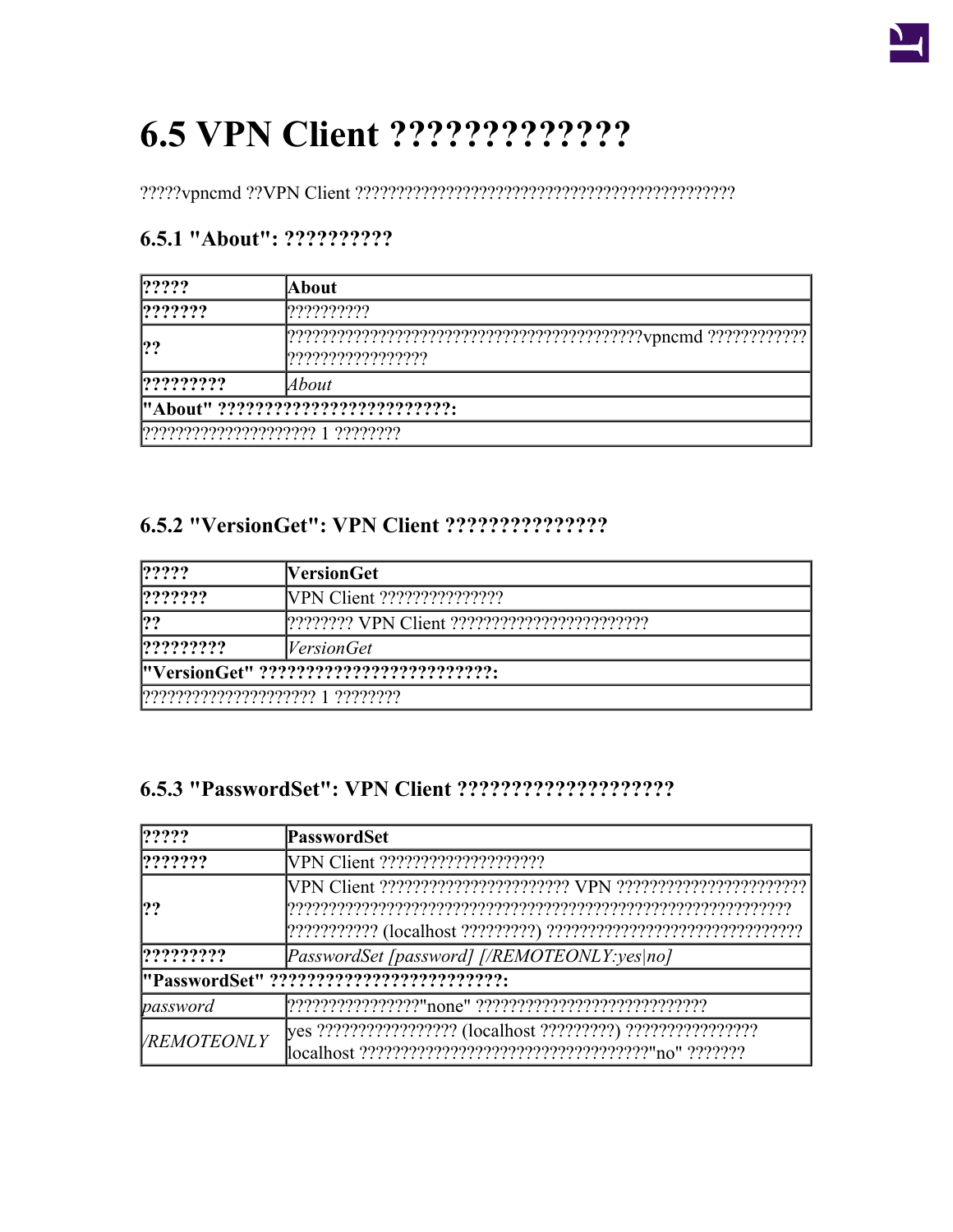| ? ? ? ?         | PasswordGet                              |
|-----------------|------------------------------------------|
| ? ? ? ? ? ?     |                                          |
|                 |                                          |
| ? ? ? ? ? ? ? ? | PasswordGet                              |
|                 | "PasswordGet" ?????????????????????????? |
|                 | 77777777777777777777 1 7777777           |

#### 

| ? ? ? ?                          | CertList                              |
|----------------------------------|---------------------------------------|
| ? ? ? ? ? ?                      | ,,,,,,,,,,,,,,,,,,,                   |
| ??                               |                                       |
| ? ? ? ? ? ? ? ?                  | CertList                              |
|                                  | "CertList" ?????????????????????????? |
| ????????????????????? 1 ???????? |                                       |

| ? ? ? ?         | CertAdd                              |
|-----------------|--------------------------------------|
| ? ? ? ? ? ?     | ,,,,,,,,,,,,,,,,,                    |
|                 |                                      |
| ? ? ? ? ? ? ? ? | [CertAdd [path]                      |
|                 | "CertAdd" ?????????????????????????? |
| path            | 1???? X.509 ????????????????         |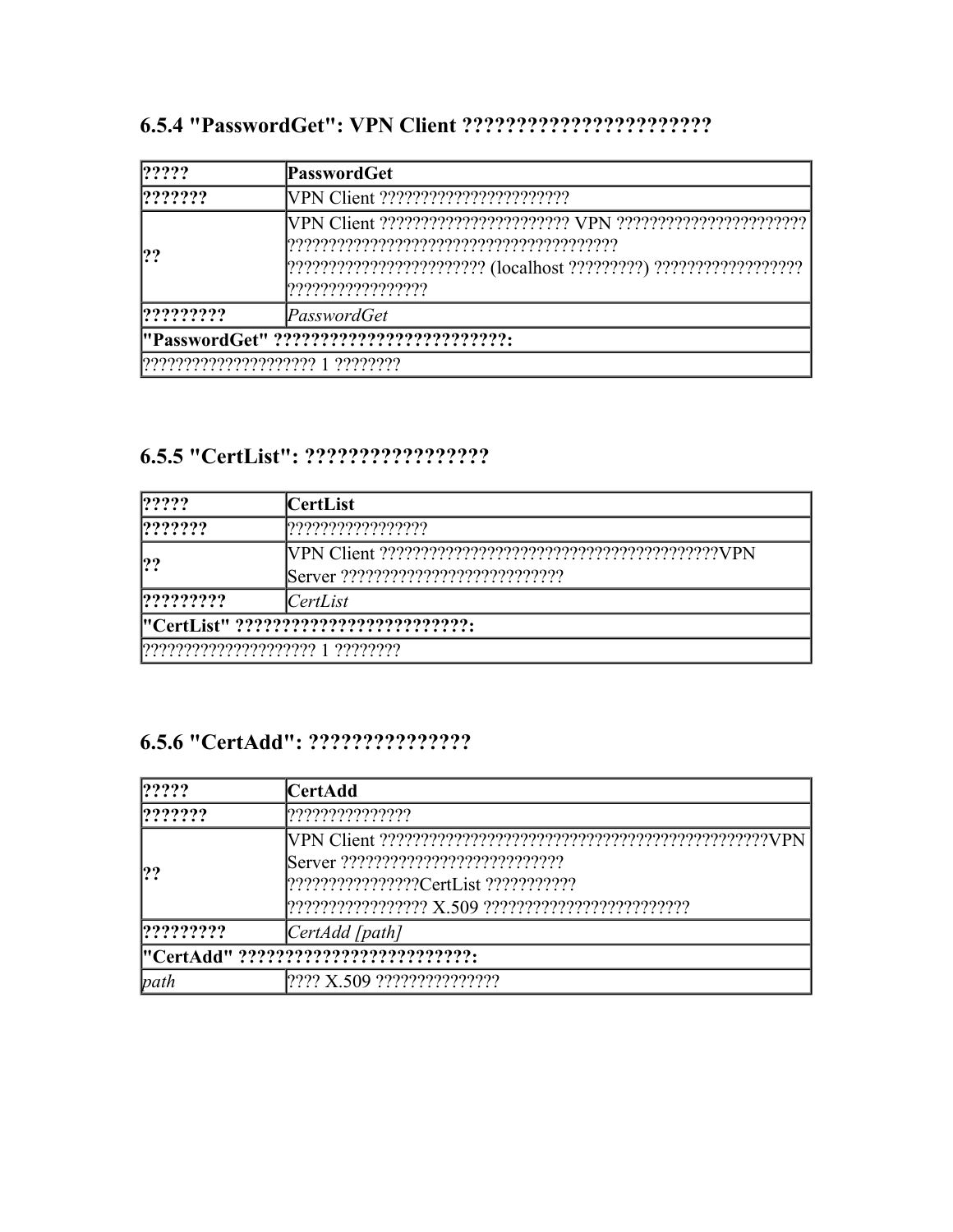| ? ? ? ?                                 | CertDelete          |
|-----------------------------------------|---------------------|
| ? ? ? ? ? ?                             | ,,,,,,,,,,,,,,,,,,  |
| ??                                      |                     |
| ? ? ? ? ? ? ? ?                         | [CertDelete fid]    |
| "CertDelete" ?????????????????????????? |                     |
| <sub>id</sub>                           | 2??????? ID ??????? |

#### 

| ? ? ? ?          | CertGet                               |
|------------------|---------------------------------------|
| ? ? ? ? ? ?      | ,,,,,,,,,,,,,,,,,,                    |
| ??               |                                       |
| ? ? ? ? ? ? ? ?  | CertGet [id] [/SAVECERT:path]         |
|                  | l"CertGet" ?????????????????????????? |
| <sub>lid</sub>   | 2??????? ID ???????                   |
| <i>VSAVECERT</i> |                                       |

#### 

| ? ? ? ?         | <b>SecureList</b>                             |
|-----------------|-----------------------------------------------|
| ? ? ? ? ? ?     | ,,,,,,,,,,,,,,,,,,,,,,,                       |
| 22              | ,,,,,,,,,,,,,,,,,,,,<br>????????????????????? |
| ? ? ? ? ? ? ? ? | SecureList                                    |
|                 | "SecureList" ??????????????????????????       |
|                 |                                               |

| 99999<br>$\cdots$ | $\sim$ $\sim$ $\sim$ |
|-------------------|----------------------|
|                   |                      |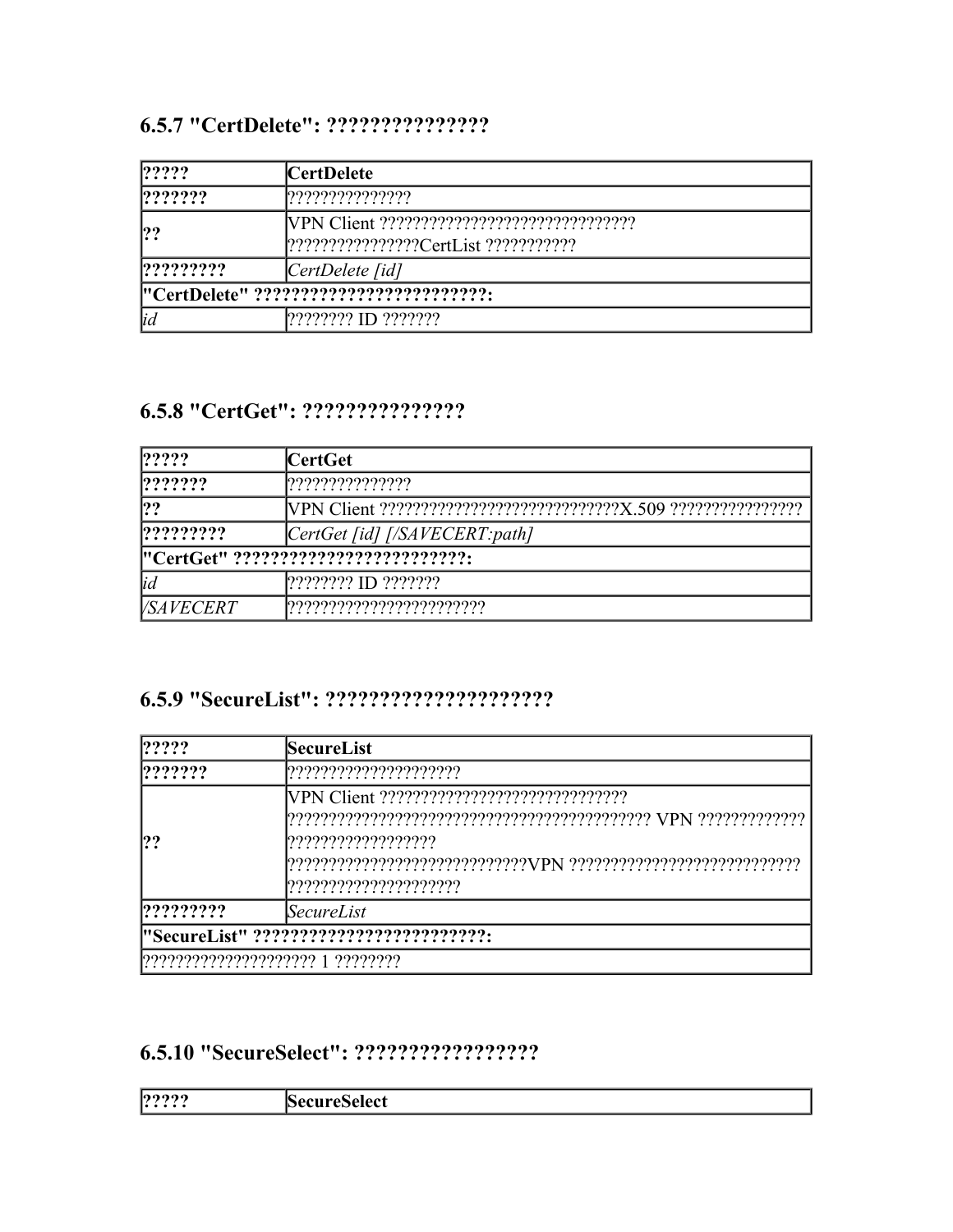| ? ? ? ? ? ?                               | ??????????????????      |
|-------------------------------------------|-------------------------|
| ??                                        |                         |
|                                           |                         |
| ? ? ? ? ? ? ? ?                           | SecureSelect [id]       |
| "SecureSelect" ?????????????????????????? |                         |
| <sub>id</sub>                             | 1??????????? ID ??????? |

### 6.5.11 "SecureGet": ???????????????? ID ???

| ? ? ? ?   | <b>SecureGet</b>                       |
|-----------|----------------------------------------|
| ???????   | [2222222222222210222]                  |
| ??        |                                        |
| ????????? | <i>SecureGet</i>                       |
|           | "SecureGet" ?????????????????????????? |
|           |                                        |

### 6.5.12 "NicCreate": ???? LAN ??????

| ? ? ? ?         | <b>NicCreate</b>                                                      |
|-----------------|-----------------------------------------------------------------------|
| ? ? ? ? ? ?     | ???? LAN ??????                                                       |
| ??              |                                                                       |
|                 | [?????? LAN ?????????????????????????Windows 2000 ????????? 31        |
|                 |                                                                       |
|                 |                                                                       |
|                 | LAN ????????????????????????                                          |
|                 |                                                                       |
|                 | ???????????                                                           |
| ? ? ? ? ? ? ? ? | $\textcolor{blue}{\text{NicCreate} \text{ \texttt{I} \texttt{name}}}$ |
|                 | "NicCreate" ???????????????????????????                               |
| <i>name</i>     | ?? LAN ??????????????                                                 |

### 6.5.13 "NicDelete": ?? LAN ??????

| $\cup$<br><b>1.</b> |
|---------------------|
|---------------------|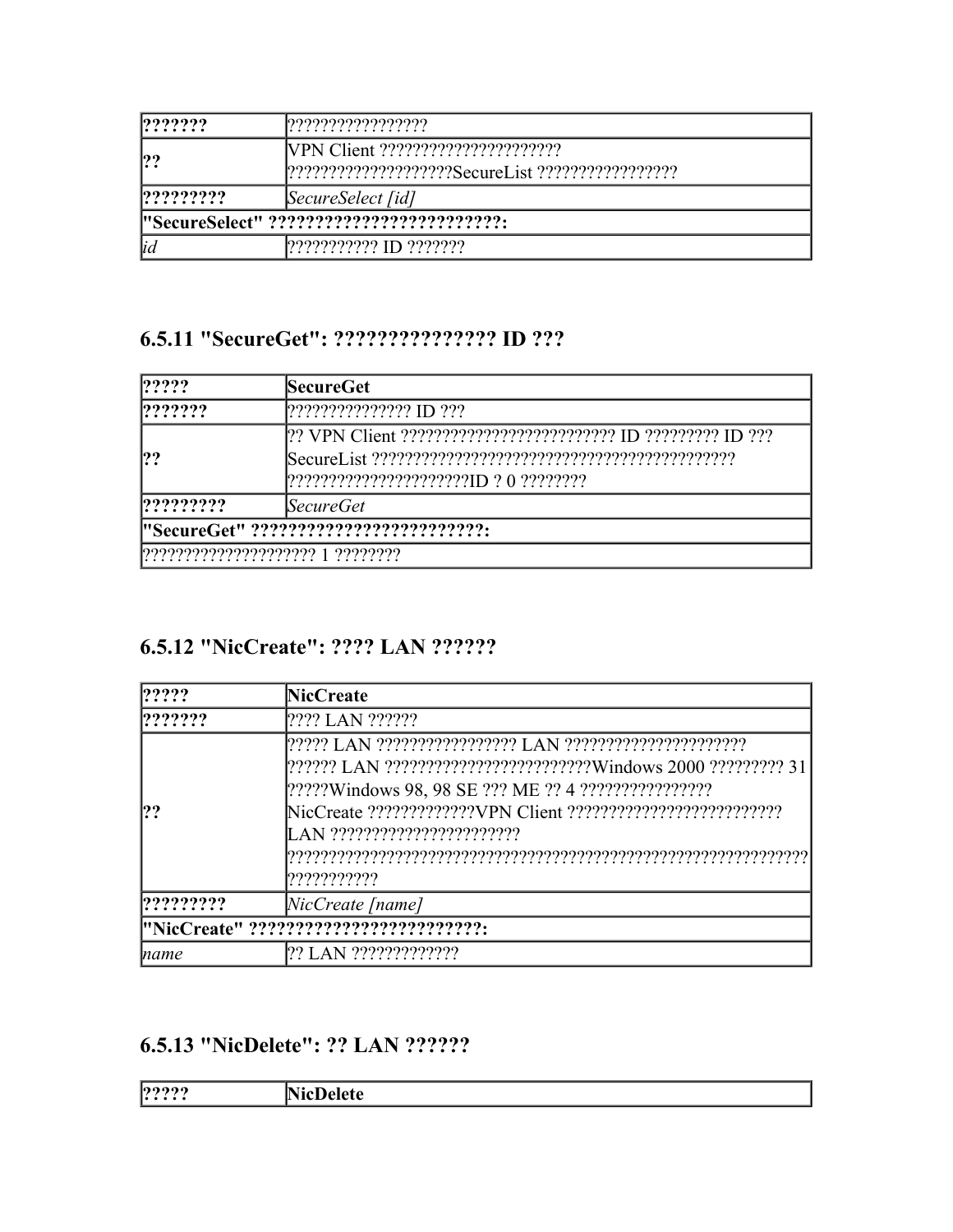| ? ? ? ? ? ?                            | ?? LAN ??????                                       |
|----------------------------------------|-----------------------------------------------------|
|                                        | 1????? LAN ?????????????????<br>???????????<br>1222 |
| ? ? ? ? ? ? ? ?                        | NicDelete [name]                                    |
| "NicDelete" ?????????????????????????? |                                                     |
| name                                   | 22 LAN 222222222222                                 |

| ? ? ? ?         | NicUpgrade                              |
|-----------------|-----------------------------------------|
| ? ? ? ? ? ?     | ?? LAN ????????????????????             |
| ??              | ??????<br> ????                         |
| ? ? ? ? ? ? ? ? | $[NicUpgrade$ [name]                    |
|                 | "NicUpgrade" ?????????????????????????? |
| name            |                                         |

# 6.5.15 "NicGetSetting": ?? LAN ?????????

| ? ? ? ?    | <b>NicGetSetting</b>                       |
|------------|--------------------------------------------|
| 1222222    | 2? LAN ??????????                          |
| ??         | [????? LAN ???? MAC ??????????????<br>1222 |
| [22222222] | NicGetSetting [name]                       |
|            | "NicGetSetting" ?????????????????????????? |
| name       | ?? LAN ?????????????                       |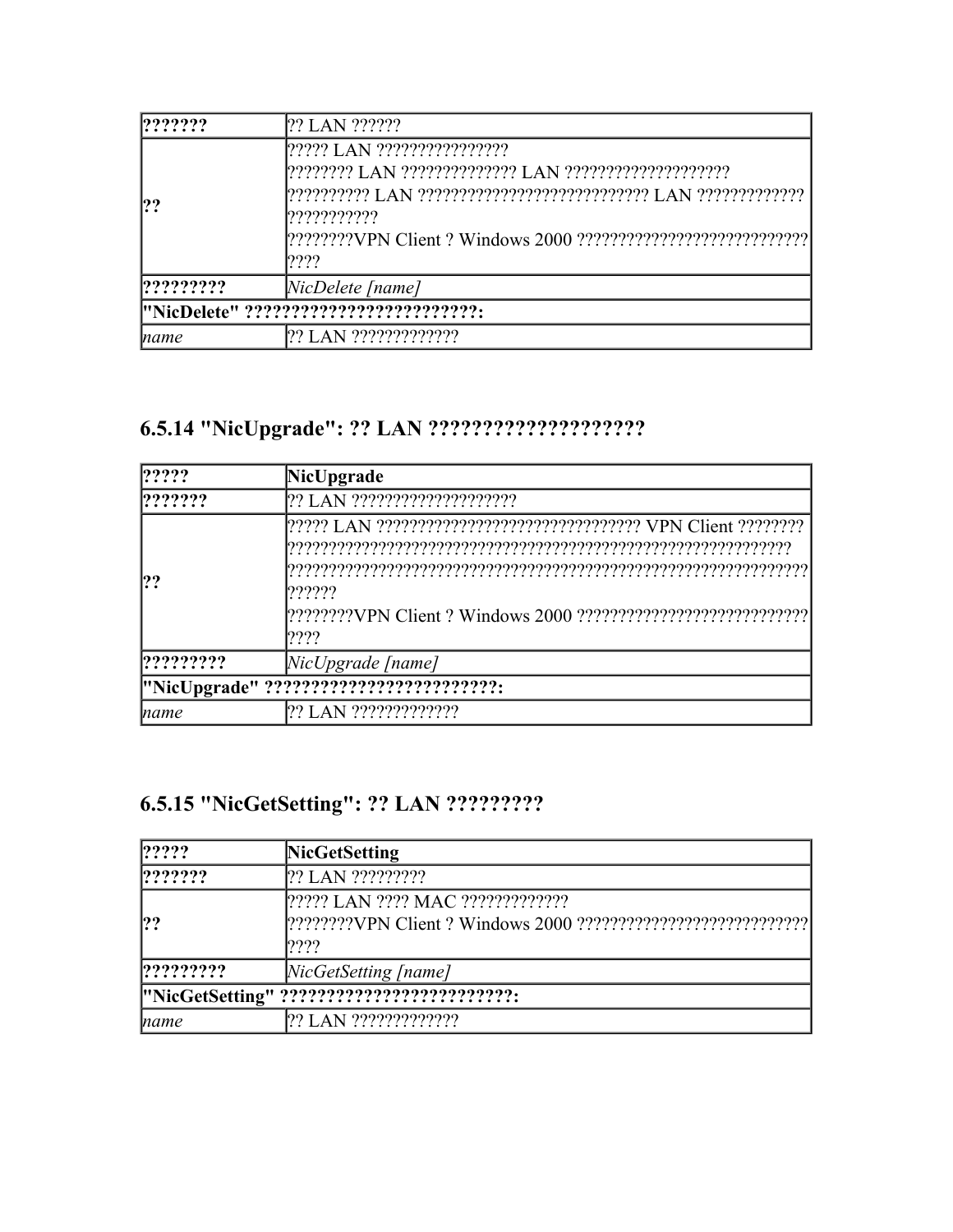# **6.5.16 "NicSetSetting": ?? LAN ?????????**

| $ ??\mathord{?}\mathord{?}$ | NicSetSetting                                                                                            |
|-----------------------------|----------------------------------------------------------------------------------------------------------|
| ? ? ? ? ? ?                 | ?? LAN ??????????                                                                                        |
| ??                          | ,,,,,,,,,,,,,,,,,,,<br>????                                                                              |
| ? ? ? ? ? ? ? ?             | NicSetSetting [name] [/MAC:mac]                                                                          |
|                             | "NicSetSetting" ??????????????????????????                                                               |
| name                        |                                                                                                          |
| $\mathcal{V}$ <i>MAC</i>    | ???? MAC ??????????? MAC ??????6 ????? 16 ???????????????? ?:<br>00:AC:01:23:45:67 ??? 00-AC-01-23-45-67 |

### **6.5.17 "NicEnable": ?? LAN ???????**

| ?????       | <b>NicEnable</b>                       |
|-------------|----------------------------------------|
| ? ? ? ? ? ? | [?? LAN ???????                        |
| ??          | ????                                   |
| ?????????   | [                                      |
|             | "NicEnable" ?????????????????????????? |
| name        | 22 LAN 222222222222                    |

### **6.5.18 "NicDisable": ?? LAN ???????**

| ?????           | <b>NicDisable</b>                        |
|-----------------|------------------------------------------|
| ? ? ? ? ? ?     | 2? LAN ???????                           |
|                 |                                          |
| ??              |                                          |
|                 | ????                                     |
| $ ?$ ?????????? | $[NaD isable]$ [name]                    |
|                 | "NicDisable" ??????????????????????????? |
| name            | 122 LAN 2222222222222                    |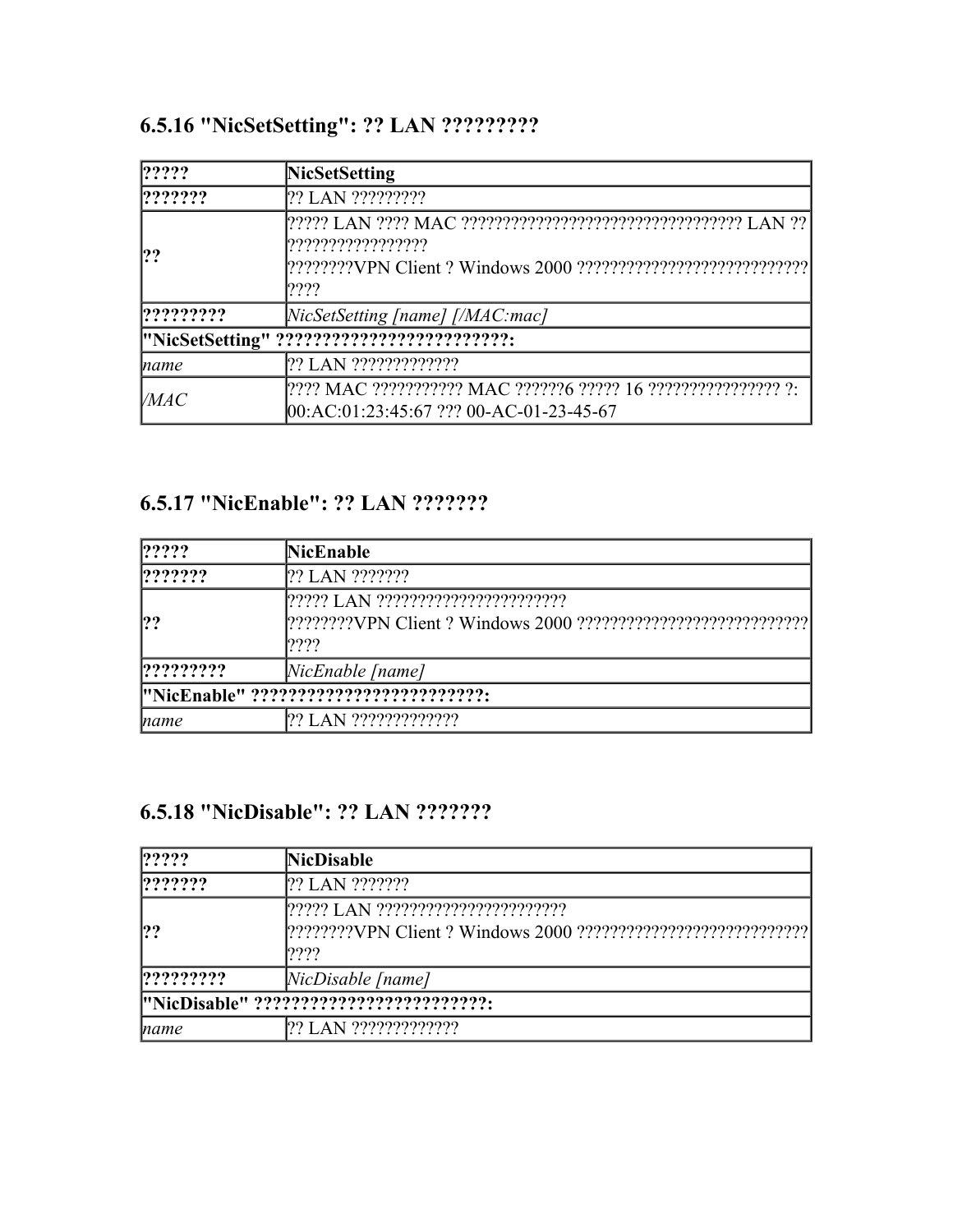### 6.5.19 "NicList": ?? LAN ????????

| ? ? ? ?                               | <b>NicList</b>                       |
|---------------------------------------|--------------------------------------|
| ? ? ? ? ? ?                           |                                      |
| ??                                    | ????????????????? LAN ?????????????? |
| $ ?$ ??????????????                   | NicList                              |
| "NicList" ??????????????????????????? |                                      |
| 777777777777777777777 1 ????????      |                                      |

### 6.5.20 "AccountList": ?????????

| ? ? ? ?                                   | AccountList |
|-------------------------------------------|-------------|
| $ ??\rangle??\rangle?$                    | ?????????   |
| ??                                        |             |
| ? ? ? ? ? ? ? ?                           | AccountList |
| "AccountList" ??????????????????????????? |             |
| $[?????????????????? 1 ????????$          |             |

### 6.5.21 "AccountCreate": ??????????

| $ ??\rangle?$           | <b>AccountCreate</b>                                                             |
|-------------------------|----------------------------------------------------------------------------------|
| ? ? ? ? ? ?             | ??????????                                                                       |
| ??                      |                                                                                  |
| ? ? ? ? ? ? ? ?         | [/USERNAME:username] [/NICNAME:nicname]                                          |
|                         | "AccountCreate" ???????????????????????????                                      |
| name                    | ,,,,,,,,,,,,,,,,,,,,                                                             |
| <i>VSERVER</i>          | [????:?????] ????????? VPN Server ?????????????????????IP ?????????<br>????????? |
| <b>VHUB</b>             | [???? VPN Server ???? HUB ???????                                                |
| <i><b>/USERNAME</b></i> |                                                                                  |
| <b>NICNAME</b>          | ????????? LAN ???????????                                                        |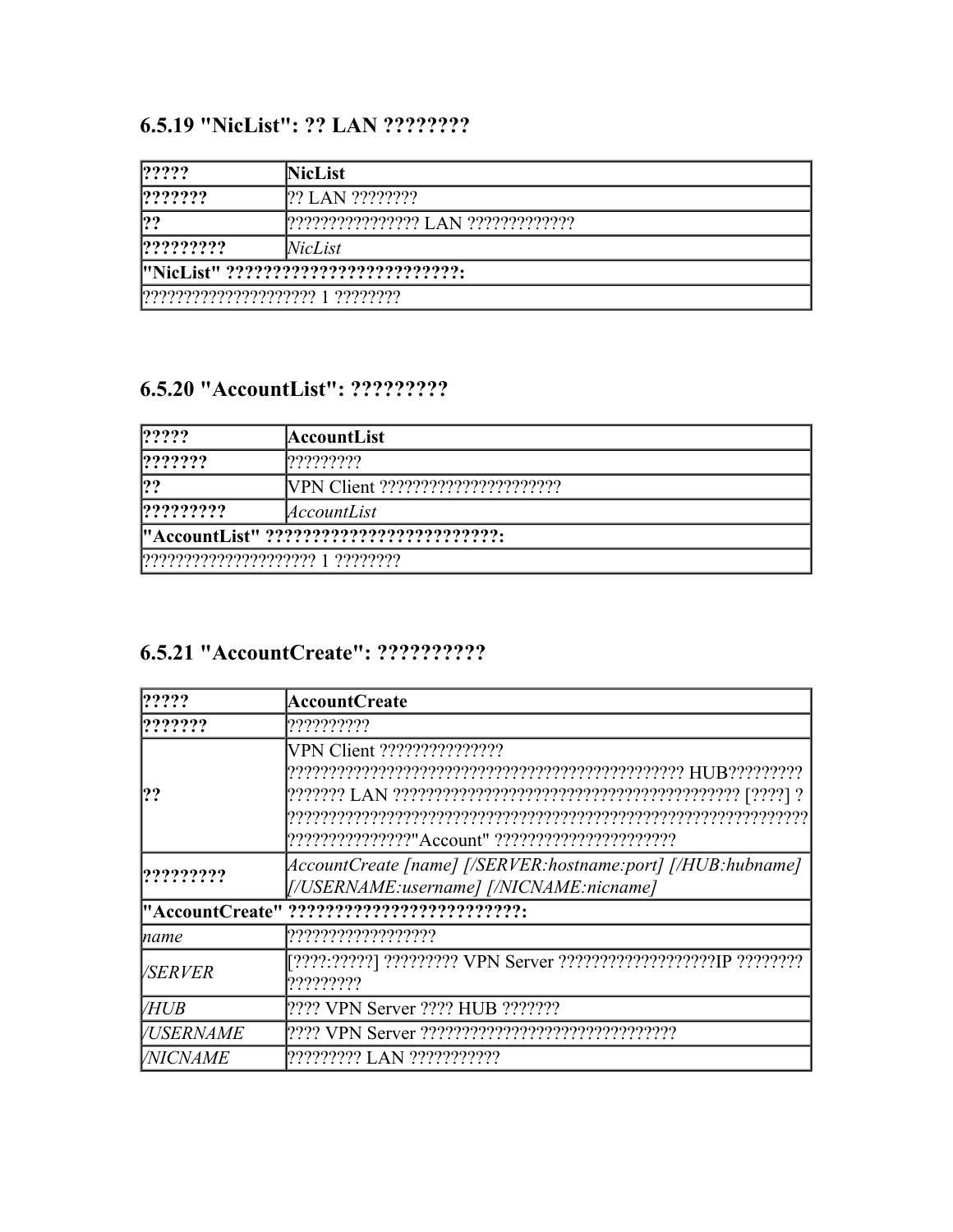# **6.5.22 "AccountSet": ???????????**

| ? ? ? ?                                 | AccountSet                                                                           |
|-----------------------------------------|--------------------------------------------------------------------------------------|
| ? ? ? ? ? ?                             | ???????????                                                                          |
|                                         | VPN Client ??????????????????? VPN Server ?????????????? HUB                         |
| ? ? ? ? ? ? ? ?                         |                                                                                      |
| "AccountSet" ?????????????????????????? |                                                                                      |
| name                                    | ,,,,,,,,,,,,,,,,,,,,,,,                                                              |
| <i>VSERVER</i>                          | [????:??????] ?????????? VPN Server ??????????????????????!P ??????????<br>????????? |
| <b>VHUB</b>                             | [???? VPN Server ???? HUB ???????                                                    |

### **6.5.23 "AccountGet": ??????????**

| ? ? ? ?         | AccountGet <br>??????????                                                               |  |  |
|-----------------|-----------------------------------------------------------------------------------------|--|--|
| ? ? ? ? ? ?     |                                                                                         |  |  |
| ?               | [???????????????????????????????????"Account" ??????????????????????????????????<br>??? |  |  |
| ? ? ? ? ? ? ? ? | $ AccountGet $ [name]                                                                   |  |  |
|                 | "AccountGet" ???????????????????????????                                                |  |  |
| name            |                                                                                         |  |  |

### **6.5.24 "AccountDelete": ???????**

| $ ??\$                                     | <b>AccountDelete</b>                |  |  |
|--------------------------------------------|-------------------------------------|--|--|
| ? ? ? ? ? ?                                | ???????                             |  |  |
| ?                                          | [???????????                        |  |  |
| ? ? ? ? ? ? ? ?                            | $ AccountDelete $ [name]            |  |  |
| "AccountDelete" ?????????????????????????? |                                     |  |  |
| name                                       | ? ? ? ? ? ? ? ? ? ? ? ? ? ? ? ? ? ? |  |  |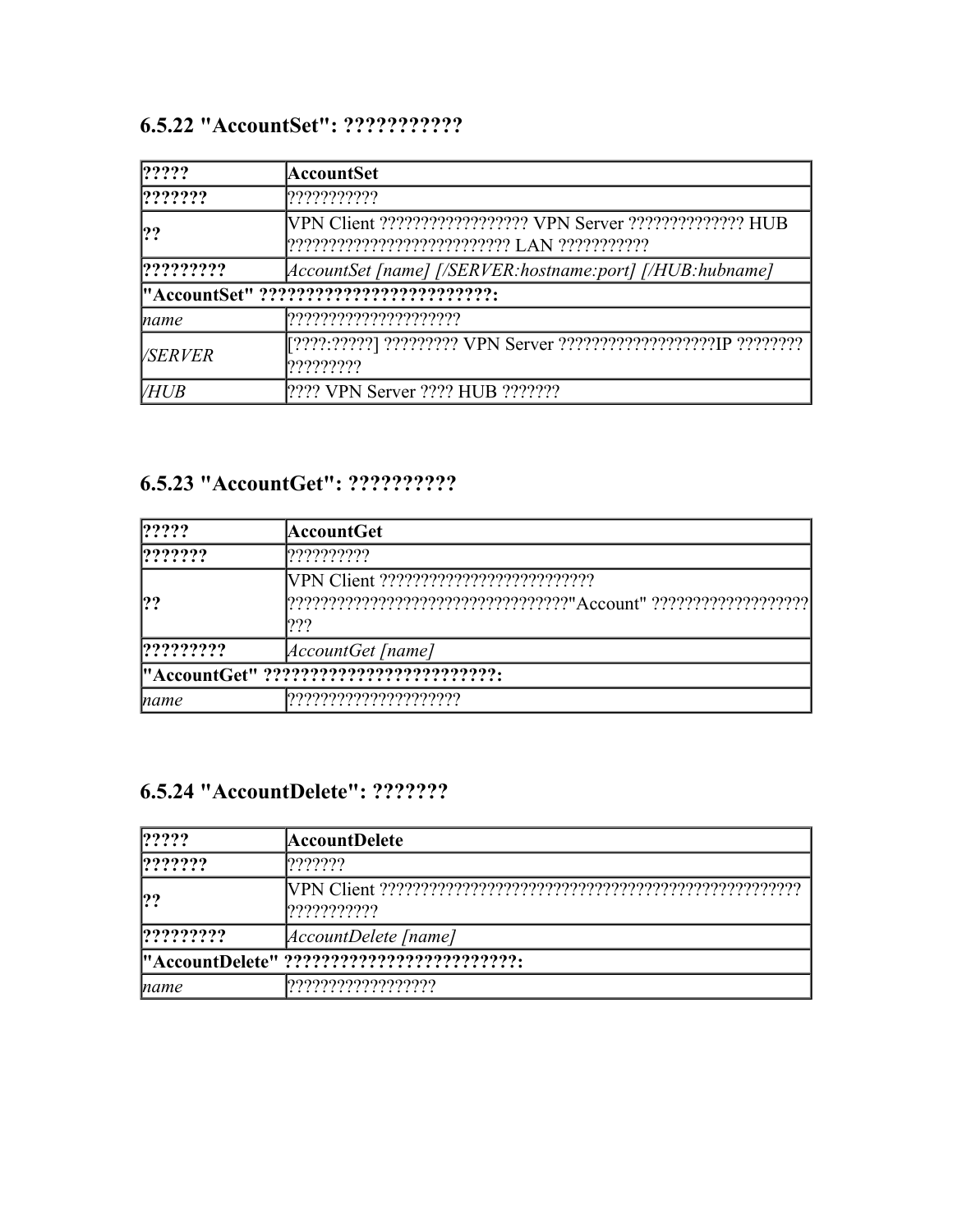| ? ? ? ?          | AccountUsernameSet                                                            |  |  |
|------------------|-------------------------------------------------------------------------------|--|--|
| ? ? ? ? ? ?      |                                                                               |  |  |
|                  | ,,,,,,,,,,,,,,,,,,,<br>AccountAnonymousSet?AccountPasswordSet?AccountCertSet? |  |  |
|                  |                                                                               |  |  |
| ? ? ? ? ? ? ? ?  | [AccountUsernameSet [name] [/USERNAME:username]                               |  |  |
|                  | "AccountUsernameSet" ??????????????????????????                               |  |  |
| name             |                                                                               |  |  |
| <i>VUSERNAME</i> |                                                                               |  |  |

### **6.5.25 "AccountUsernameSet": ????????????????????**

# **6.5.26 "AccountAnonymousSet": ??????????????????????**

| ? ? ? ?                                          | <b>AccountAnonymousSet</b> |  |  |  |
|--------------------------------------------------|----------------------------|--|--|--|
| ? ? ? ? ? ?                                      |                            |  |  |  |
| ??                                               | $[???]$ ????] ???????      |  |  |  |
| ? ? ? ? ? ? ? ?                                  | AccountAnonymousSet   name |  |  |  |
| "AccountAnonymousSet" ?????????????????????????? |                            |  |  |  |
| name                                             | ?????????????????????      |  |  |  |

# **6.5.27 "AccountPasswordSet": ?????????????????????????**

| ?????                                                                                                       | AccountPasswordSet                                                           |  |  |
|-------------------------------------------------------------------------------------------------------------|------------------------------------------------------------------------------|--|--|
| ? ? ? ? ? ?                                                                                                 |                                                                              |  |  |
| ??                                                                                                          | $[?????)$ $??????$                                                           |  |  |
| ? ? ? ? ? ? ? ?                                                                                             | [AccountPasswordSet [name] [/PASSWORD:password]<br> /TYPE: standard   radius |  |  |
|                                                                                                             | "AccountPasswordSet" ???????????????????????????                             |  |  |
| name                                                                                                        |                                                                              |  |  |
| <i>VPASSWORD</i>                                                                                            |                                                                              |  |  |
| [???????????????"standard" (?????????) ??? "radius" (RADIUS ??? NT<br><b>VTYPE</b><br>??????) ????????????? |                                                                              |  |  |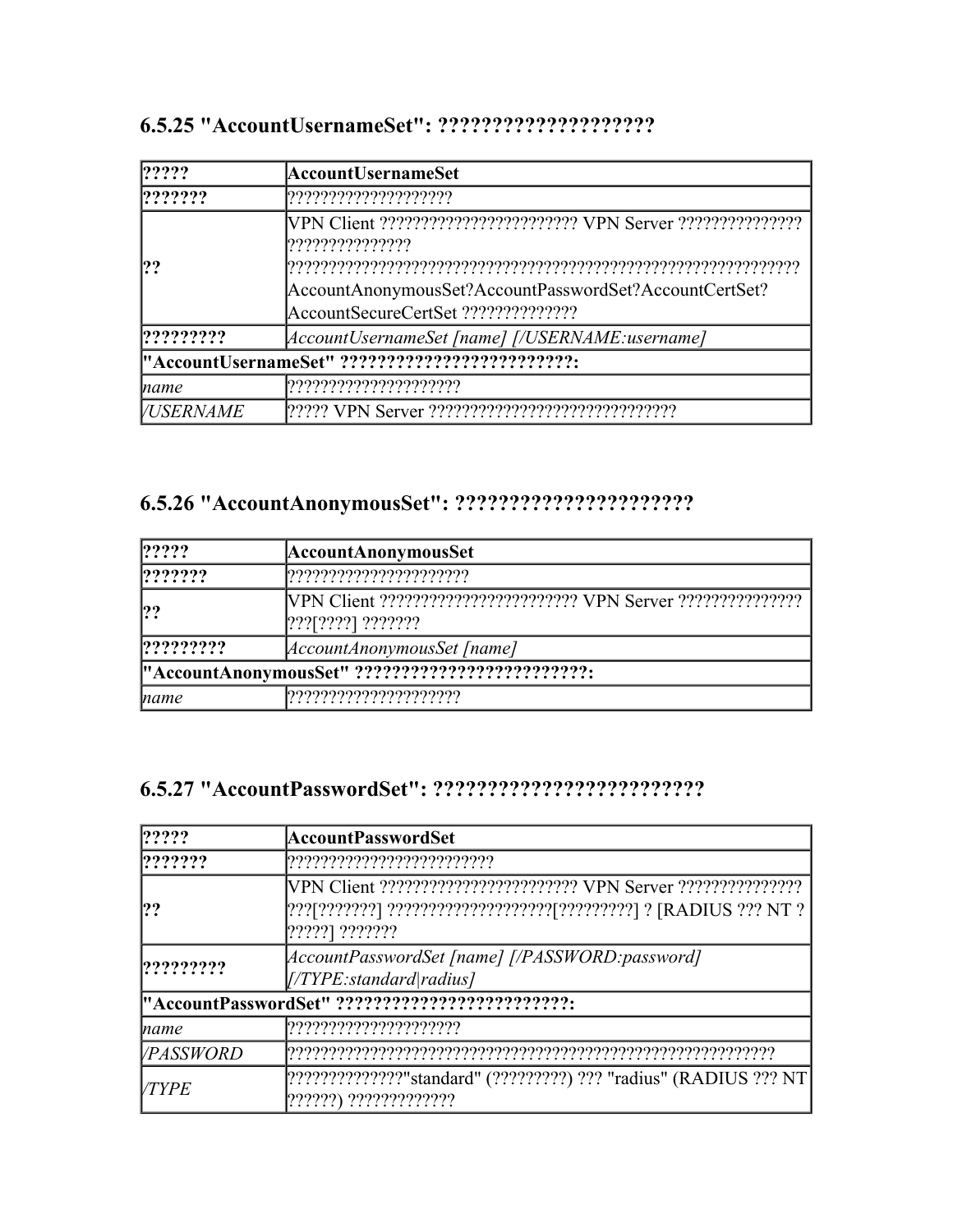### **6.5.28 "AccountCertSet": ?????????????????????????????**

| ? ? ? ?          | AccountCertSet<br>,,,,,,,,,,,,,,,,,,,,,,,,,,,,,,,,              |  |  |  |
|------------------|-----------------------------------------------------------------|--|--|--|
| ? ? ? ? ? ?      |                                                                 |  |  |  |
| ??               | [???[???????????] ??????????????X.509 ???????????Base 64 ?????? |  |  |  |
| ? ? ? ? ? ? ? ?  | [AccountCertSet [name] [/LOADCERT:cert] [/LOADKEY:kev]          |  |  |  |
|                  | "AccountCertSet" ???????????????????????????                    |  |  |  |
| name             |                                                                 |  |  |  |
| <b>VLOADCERT</b> |                                                                 |  |  |  |
| <i>VLOADKEY</i>  |                                                                 |  |  |  |

### **6.5.29 "AccountCertGet": ????????????????????**

| 1????            | AccountCertGet                              |  |  |
|------------------|---------------------------------------------|--|--|
| ???????          |                                             |  |  |
|                  |                                             |  |  |
| ? ? ? ? ? ? ? ?  | [AccountCertGet [name] [/SAVECERT:cert]     |  |  |
|                  | "AccountCertGet" ?????????????????????????? |  |  |
| name             | ,,,,,,,,,,,,,,,,,,,,,,,                     |  |  |
| <i>VSAVECERT</i> |                                             |  |  |

# **6.5.30 "AccountEncryptDisable": ????????????????**

| ? ? ? ?                                                                 | <b>AccountEncryptDisable</b>      |  |  |
|-------------------------------------------------------------------------|-----------------------------------|--|--|
| ? ? ? ? ? ?                                                             | ?????????????????                 |  |  |
| [VPN Client ????????????????????????? VPN Server ???? VPN ??????<br> ?? |                                   |  |  |
| ? ? ? ? ? ? ? ?                                                         | AccountEncryptionptDisable   name |  |  |
| "AccountEncryptDisable" ??????????????????????????                      |                                   |  |  |
| name                                                                    |                                   |  |  |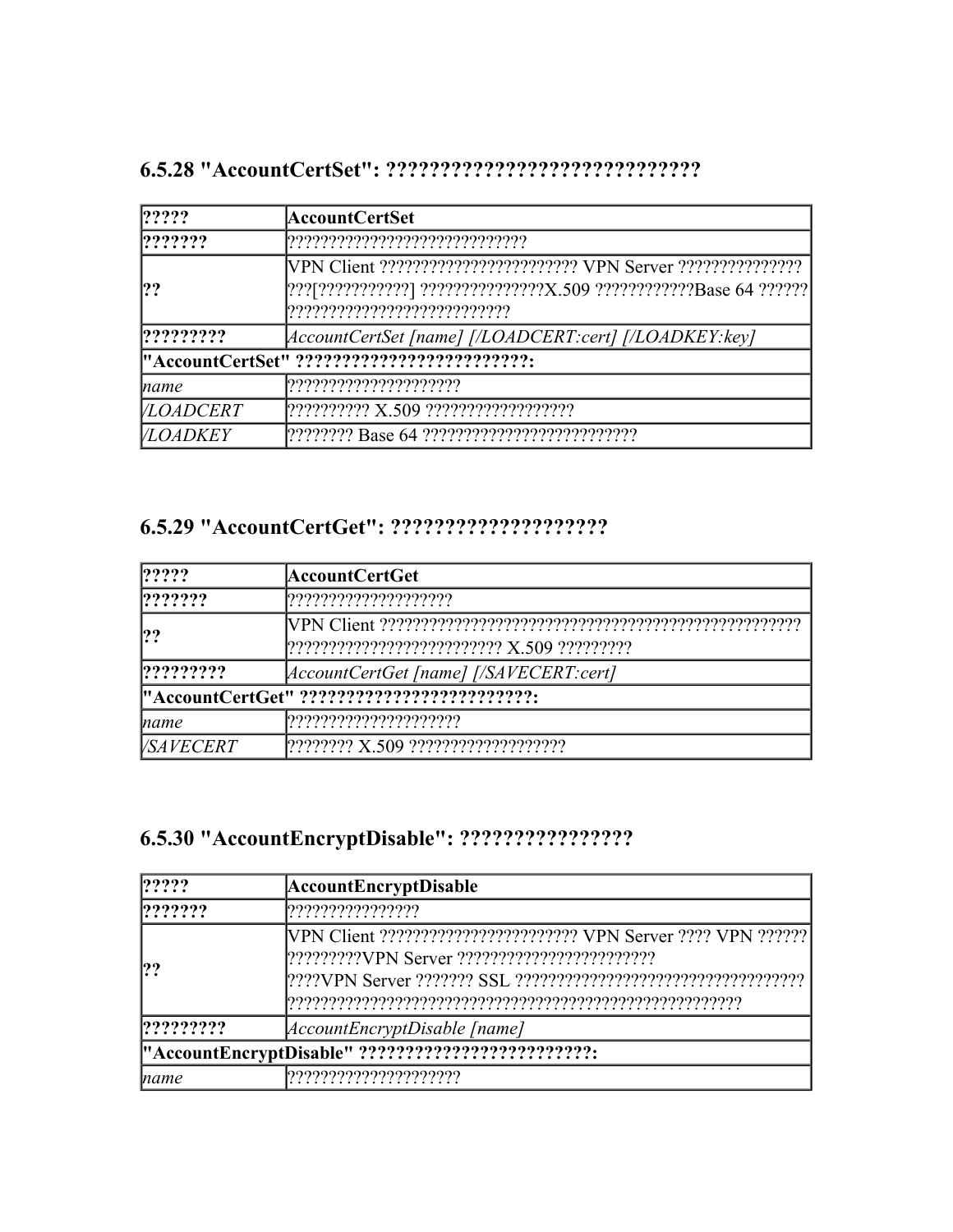# **6.5.31 "AccountEncryptEnable": ????????????????**

| ? ? ? ?                                                          | AccountEncryptEnable<br>????????????????          |  |  |
|------------------------------------------------------------------|---------------------------------------------------|--|--|
| ? ? ? ? ? ?                                                      |                                                   |  |  |
| [VPN Client ????????????????????????? VPN Server ???? VPN ?????? |                                                   |  |  |
| ? ? ? ? ? ? ? ?                                                  | AccountEncryptEnable [name]                       |  |  |
|                                                                  | "AccountEncryptEnable" ?????????????????????????? |  |  |
| name                                                             | ,,,,,,,,,,,,,,,,,,,,,,,,                          |  |  |

# **6.5.32 "AccountCompressEnable": ??????????????????**

| ? ? ? ?                                                                   | <b>AccountCompressEnable</b> |  |  |
|---------------------------------------------------------------------------|------------------------------|--|--|
| ? ? ? ? ? ?                                                               |                              |  |  |
| [VPN Client ?????????????????????????? VPN Server ???? VPN ??????]<br> ?? |                              |  |  |
| ? ? ? ? ? ? ? ?                                                           | AccountCompressEnable [name] |  |  |
| "AccountCompressEnable" ??????????????????????????                        |                              |  |  |
| name                                                                      |                              |  |  |

# **6.5.33 "AccountCompressDisable": ??????????????????**

| ? ? ? ?                                             | <b>AccountCompressDisable</b>                                     |  |  |  |
|-----------------------------------------------------|-------------------------------------------------------------------|--|--|--|
| ? ? ? ? ? ?                                         |                                                                   |  |  |  |
| ?                                                   | [VPN Client ????????????????????????? VPN Server ???? VPN ??????] |  |  |  |
| 22222222                                            | AccountCompressDisable   name                                     |  |  |  |
| "AccountCompressDisable" ?????????????????????????? |                                                                   |  |  |  |
| name                                                | ,,,,,,,,,,,,,,,,,,,,,,,,                                          |  |  |  |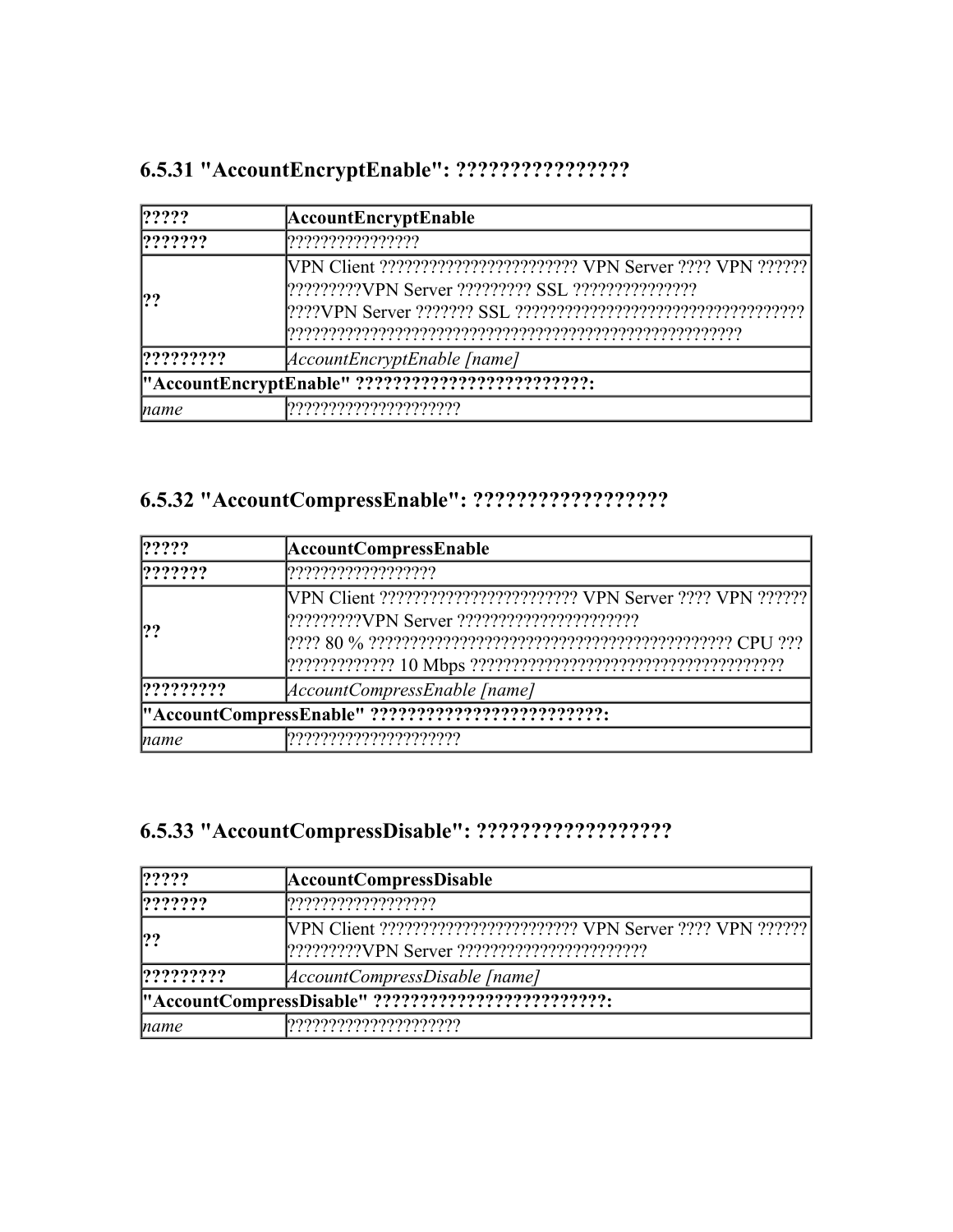| ? ? ? ?                                       | <b>AccountProxyNone</b>         |
|-----------------------------------------------|---------------------------------|
| ? ? ? ? ? ?                                   | 2???????????????? TCP/IP ?????? |
| ?                                             |                                 |
| ? ? ? ? ? ? ? ?                               | [AccountProxyNone [name]        |
| "AccountProxyNone" ?????????????????????????? |                                 |
| name                                          |                                 |

# **6.5.35 "AccountProxyHttp": ?????????? HTTP ???????????????**

| ? ? ? ?          | <b>AccountProxyHttp</b>                                                                          |
|------------------|--------------------------------------------------------------------------------------------------|
| ???????          |                                                                                                  |
| !??              | ????????? (?????) ???????<br>???? HTTP ??????????HTTPS ???????? CONNECT ????????????????<br>???? |
| ? ? ? ? ? ? ? ?  | [AccountProxyHttp [name] [/SERVER:hostname:port]<br>[/USERNAME:username] [/PASSWORD:password]    |
|                  | "AccountProxyHttp" ??????????????????????????                                                    |
| name             |                                                                                                  |
| <i>VSERVER</i>   | ??                                                                                               |
| <i>VPASSWORD</i> | USERNAME ??????????????                                                                          |

# **6.5.36 "AccountProxySocks": ?????????? SOCKS ???????????????**

| ? ? ? ?     | <b>AccountProxySocks</b>                                                                       |
|-------------|------------------------------------------------------------------------------------------------|
| ? ? ? ? ? ? |                                                                                                |
| 22          | ????????????? (?????) ???????                                                                  |
| 22222222    | [AccountProxySocks [name] [/SERVER:hostname:port]<br>[/USERNAME:username] [/PASSWORD:password] |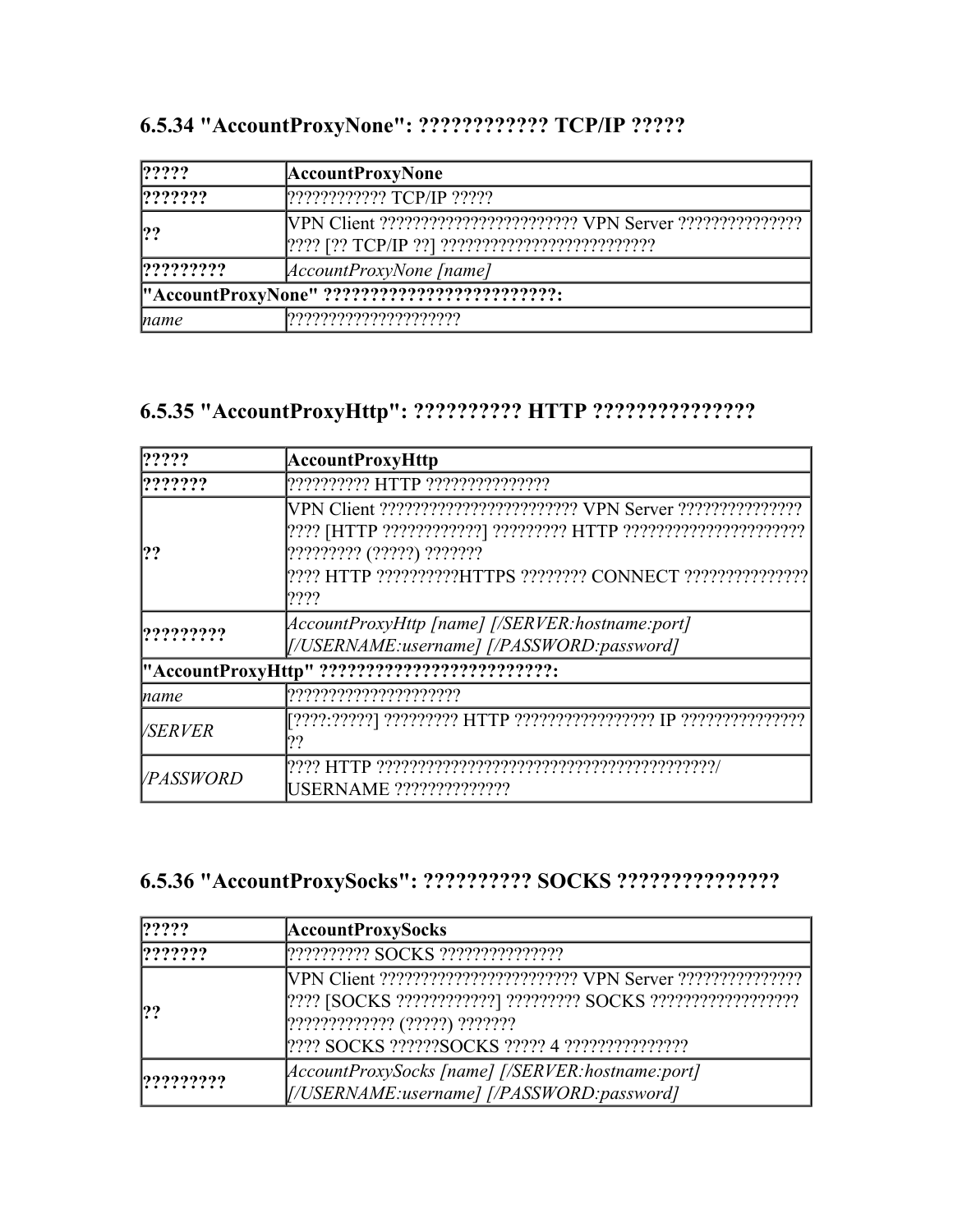| "AccountProxySocks" ?????????????????????????? |                          |
|------------------------------------------------|--------------------------|
| name                                           | ,,,,,,,,,,,,,,,,,,,,,,,, |
| <i>VSERVER</i>                                 | 7777                     |
| <i>VPASSWORD</i>                               | USERNAME ??????????????  |

### **6.5.37 "AccountServerCertEnable": ????????????????????????**

| ? ? ? ?     | AccountServerCertEnable                               |
|-------------|-------------------------------------------------------|
| ? ? ? ? ? ? |                                                       |
| ??          | ,,,,,,,,,,,,,,,,,,,,,,,<br>????????????????????????   |
| ?????????   | AccountServerCertEnable [name]                        |
|             | "AccountServerCertEnable" ??????????????????????????? |
| name        |                                                       |

#### **6.5.38 "AccountServerCertDisable": ????????????????????????**

| $ ??\rangle?$                                         | AccountServerCertDisable        |
|-------------------------------------------------------|---------------------------------|
| ? ? ? ? ? ?                                           | ,,,,,,,,,,,,,,,,,,,,,,,,,,,,    |
| ?                                                     |                                 |
| ?????????                                             | AccountServerCertDisable [name] |
| "AccountServerCertDisable" ?????????????????????????? |                                 |
| name                                                  |                                 |

# **6.5.39 "AccountServerCertSet": ?????????????????**

| $- - - - - - - - 1$ | 9999 | 'ertSet |
|---------------------|------|---------|
| ⊶                   | . .  | $-$     |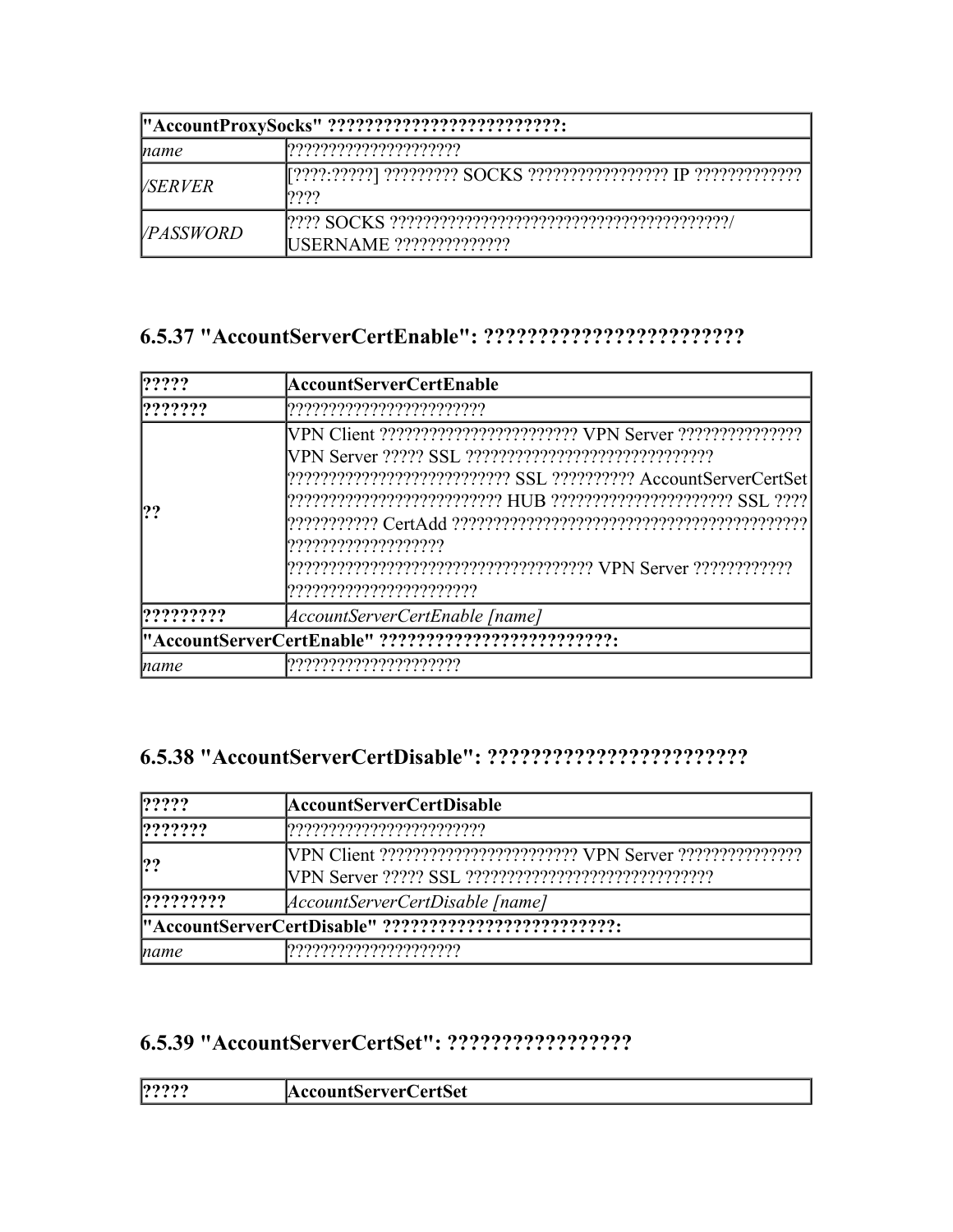| ? ? ? ? ? ?                                       | ,,,,,,,,,,,,,,,,,,,,                          |
|---------------------------------------------------|-----------------------------------------------|
|                                                   |                                               |
|                                                   |                                               |
|                                                   |                                               |
| ??                                                |                                               |
|                                                   |                                               |
|                                                   |                                               |
|                                                   | ,,,,,,,,,,,,,,,,,,,,,,,,,                     |
| ? ? ? ? ? ? ? ?                                   | [AccountServerCertSet [name] [/LOADCERT:cert] |
| "AccountServerCertSet" ?????????????????????????? |                                               |
| name                                              |                                               |
| <i>VLOADCERT</i>                                  |                                               |

### **6.5.40 "AccountServerCertDelete": ?????????????????**

| $ ??\rangle?$                                         | AccountServerCertDelete         |
|-------------------------------------------------------|---------------------------------|
| 222222                                                |                                 |
| ??                                                    | ???                             |
| ? ? ? ? ? ? ? ?                                       | [AccountServerCertDelete [name] |
| "AccountServerCertDelete" ??????????????????????????? |                                 |
| name                                                  |                                 |

### **6.5.41 "AccountServerCertGet": ?????????????????**

| $ ??\$                                            | AccountServerCertGet                             |
|---------------------------------------------------|--------------------------------------------------|
| 222222                                            | ????????????????                                 |
| 22                                                | $ ? ? ? X.509 ? ? ? ? ? ? ? ? ? ? ? ? ? ? ? ? ?$ |
| ? ? ? ? ? ? ? ?                                   | [AccountServerCertGet [name] [/SAVECERT:path]    |
| "AccountServerCertGet" ?????????????????????????? |                                                  |
| name                                              | ,,,,,,,,,,,,,,,,,,,,,,,,                         |
| <i>VSAVECERT</i>                                  | $[??????????Z.S09?????????????????????????????$  |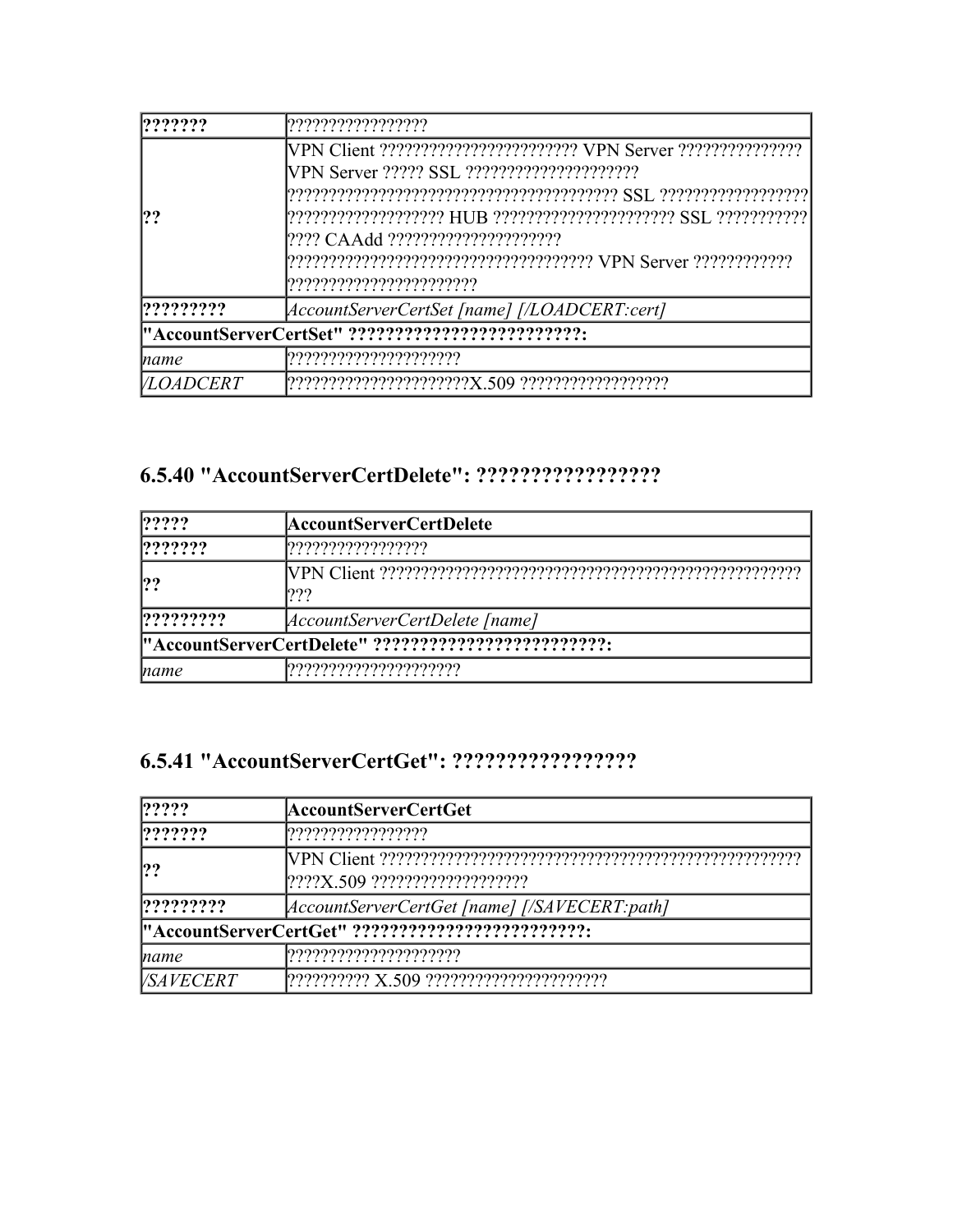| ?????            | <b>AccountDetailSet</b>                                                                                                                                                                                    |
|------------------|------------------------------------------------------------------------------------------------------------------------------------------------------------------------------------------------------------|
| ???????          | ????????????????                                                                                                                                                                                           |
| ??               | VPN ??????????????????????                                                                                                                                                                                 |
|                  | AccountDetailSet [name] [/MAXTCP:max connection]<br>[/INTERVAL: additional interval] [/TTL: disconnect span]<br>[/HALF:yes no] [/BRIDGE:yes no] [/MONITOR:yes no]<br>$[/NOTRACK:yes no]$ $[/NOQOS:yes no]$ |
|                  | "AccountDetailSet" ??????????????????????????                                                                                                                                                              |
| name             | ,,,,,,,,,,,,,,,,,,,,,,,                                                                                                                                                                                    |
| <b>MAXTCP</b>    | VPN ??????? TCP ?????????1 ?? 32 ????????????VPN Server ????                                                                                                                                               |
| <i>VINTERVAL</i> | ??? 1 ????                                                                                                                                                                                                 |
| <b>TTL</b>       | 220 222222222222222222                                                                                                                                                                                     |
| <i>VHALF</i>     | ??????????????? "yes" ???????2 ???? TCP ?????????? VPN ????????<br>?????????????                                                                                                                           |
| <b>/BRIDGE</b>   | VPN Server ?????? / ??????????????? "yes" ??????????? / ???????????<br>7???????????                                                                                                                        |
| <i>VMONITOR</i>  | ,,,,,,,,,,,,,,,,,,,,,,,,,,,,,,,,,,,,                                                                                                                                                                       |
| <i>NOTRACK</i>   | ???????????????????????? "yes" ?????????? "no" ????????                                                                                                                                                    |
| <b>NOQOS</b>     | VoIP / QoS ????????????? "yes" ?????????? "no" ????????                                                                                                                                                    |

### 6.5.43 "AccountRename": ??????????

| ? ? ? ?     | <b>AccountRename</b>                       |
|-------------|--------------------------------------------|
| ? ? ? ? ? ? | 1999999999                                 |
| 22          |                                            |
| 122222222   | $ AccountRemark$ [name] $ /NEW$ :new name] |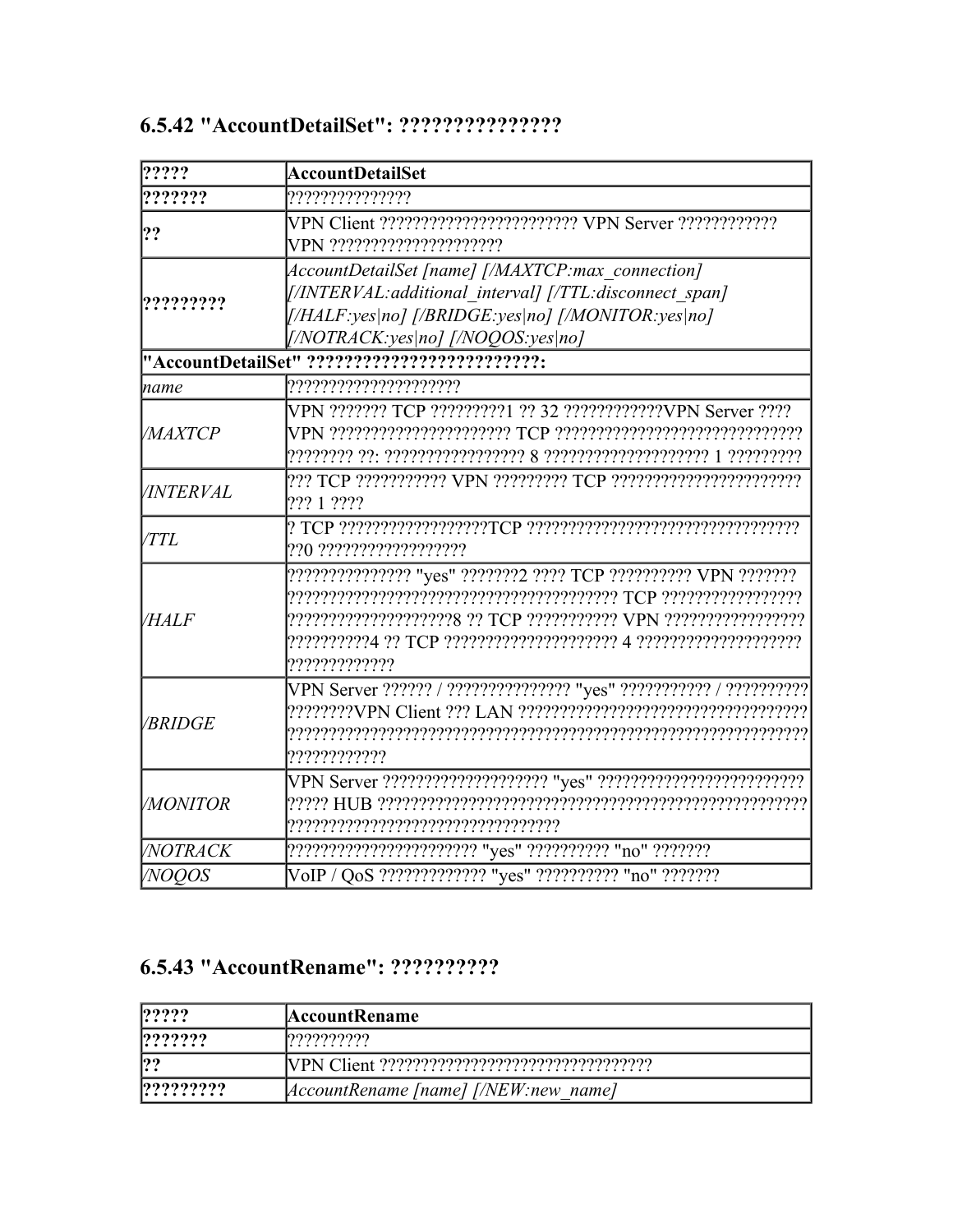| "AccountRename" ?????????????????????????? |                                 |
|--------------------------------------------|---------------------------------|
| name                                       | <u>.</u> იიიიიიიიიიიიიიიიიიიიიი |
| <b>NEW</b>                                 | <u>ეეეეეეეეეეეეეეე</u>          |

### **6.5.44 "AccountConnect": ????????? VPN Server ??????**

| ? ? ? ?         | AccountConnect                                                                                                                                                       |
|-----------------|----------------------------------------------------------------------------------------------------------------------------------------------------------------------|
| 222222          | [????????? VPN Server ??????                                                                                                                                         |
| ??              | [????????????????????????????AccountDisconnect ??????????? VPN<br>Server ???????????????????? (??? AccountRetrySet ????????????????  <br>[?????????????????????????) |
| ? ? ? ? ? ? ? ? | AccountConnect [name]                                                                                                                                                |
|                 | "AccountConnect" ??????????????????????????                                                                                                                          |
| name            |                                                                                                                                                                      |

# **6.5.45 "AccountDisconnect": ???????????**

| ? ? ? ?         | <b>AccountDisconnect</b>                       |  |
|-----------------|------------------------------------------------|--|
| ? ? ? ? ? ?     | ???????????                                    |  |
| ??              | ????                                           |  |
| ? ? ? ? ? ? ? ? | <i>AccountDisconnect [name]</i>                |  |
|                 | "AccountDisconnect" ?????????????????????????? |  |
| name            |                                                |  |

### **6.5.46 "AccountStatusGet": ?????????????**

| ? ? ? ?         | AccountStatusGet                              |
|-----------------|-----------------------------------------------|
| ? ? ? ? ? ?     | ,,,,,,,,,,,,,,,                               |
| ?               | ??????                                        |
| ? ? ? ? ? ? ? ? | AccountStatusGet [name]                       |
|                 | "AccountStatusGet" ?????????????????????????? |
| name            | ,,,,,,,,,,,,,,,,,,,,,,                        |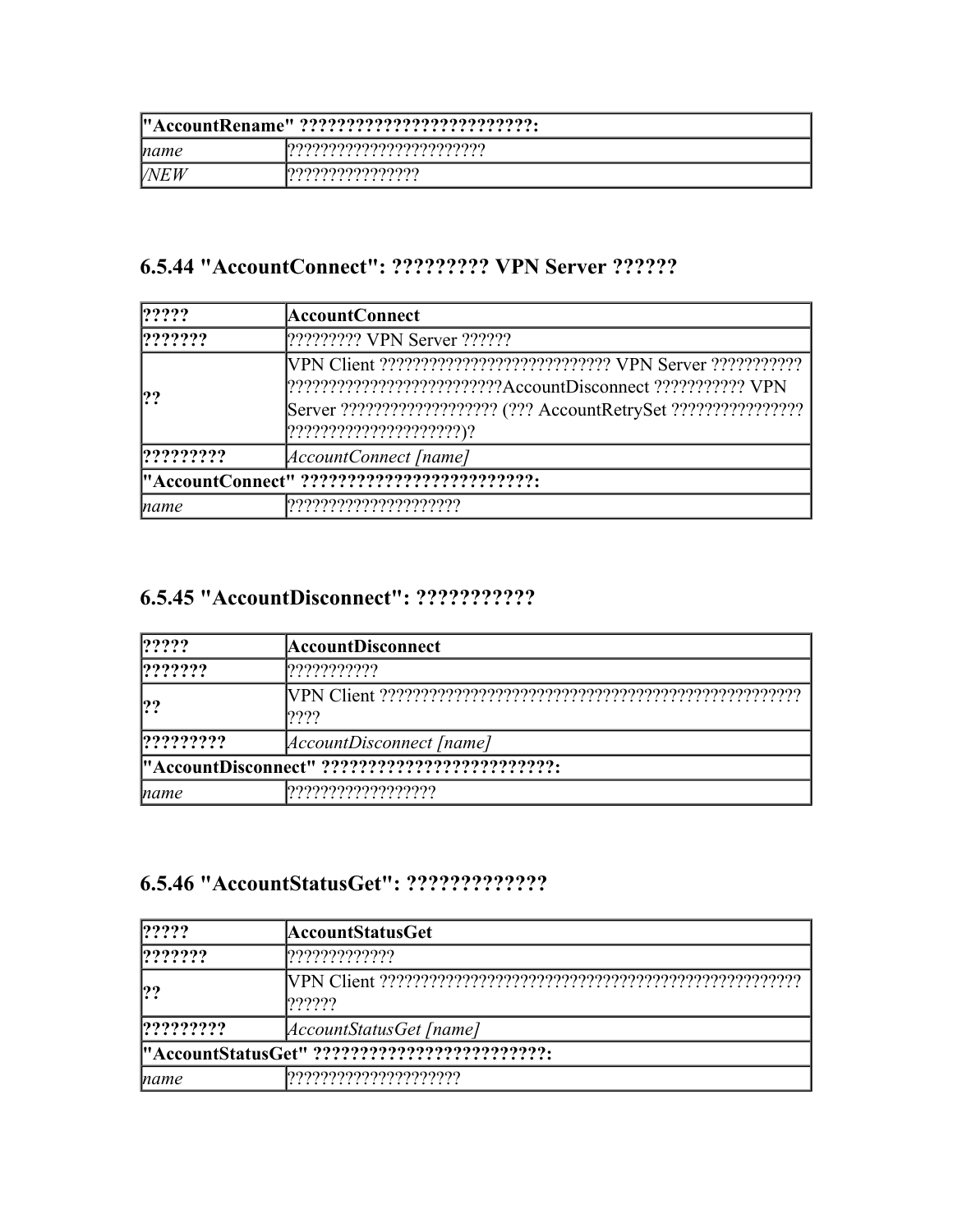|  | 6.5.47 "AccountNicSet": ??????????? LAN ?????? |
|--|------------------------------------------------|
|  |                                                |

| ? ? ? ?         | AccountNicSet                                                              |
|-----------------|----------------------------------------------------------------------------|
| ? ? ? ? ? ?     |                                                                            |
| ??              | [VPN Client ????????????????? VPN Server ??????????? LAN ????????<br>????! |
| ? ? ? ? ? ? ? ? | [AccountNicSet [name] [/NICNAME:nicname]                                   |
|                 | "AccountNicSet" ??????????????????????????                                 |
| mame            | ,,,,,,,,,,,,,,,,,,,,,,,,                                                   |
| <i>VNICNAME</i> | <b>NPN Server</b> ????????????? LAN ????????????                           |

### **6.5.48 "AccountStatusShow": VPN Server ???????????????????????? ??**

| ? ? ? ?         | AccountStatusShow                              |  |
|-----------------|------------------------------------------------|--|
| $ ??\, ??\, ?$  |                                                |  |
| ?               |                                                |  |
| ? ? ? ? ? ? ? ? | <i>AccountStatusShow [name]</i>                |  |
|                 | "AccountStatusShow" ?????????????????????????? |  |
| name            | ,,,,,,,,,,,,,,,,,,,,,,,                        |  |

### **6.5.49 "AccountStatusHide": VPN Server ????????????????????????? ??**

| ?????    | AccountStatusHide                             |
|----------|-----------------------------------------------|
| ???????  |                                               |
| ??       |                                               |
| ???????? | AccountStatusHide [name]                      |
|          | "AccountStatusHide" ????????????????????????? |
| mame     | ,,,,,,,,,,,,,,,,,,,,,,,,                      |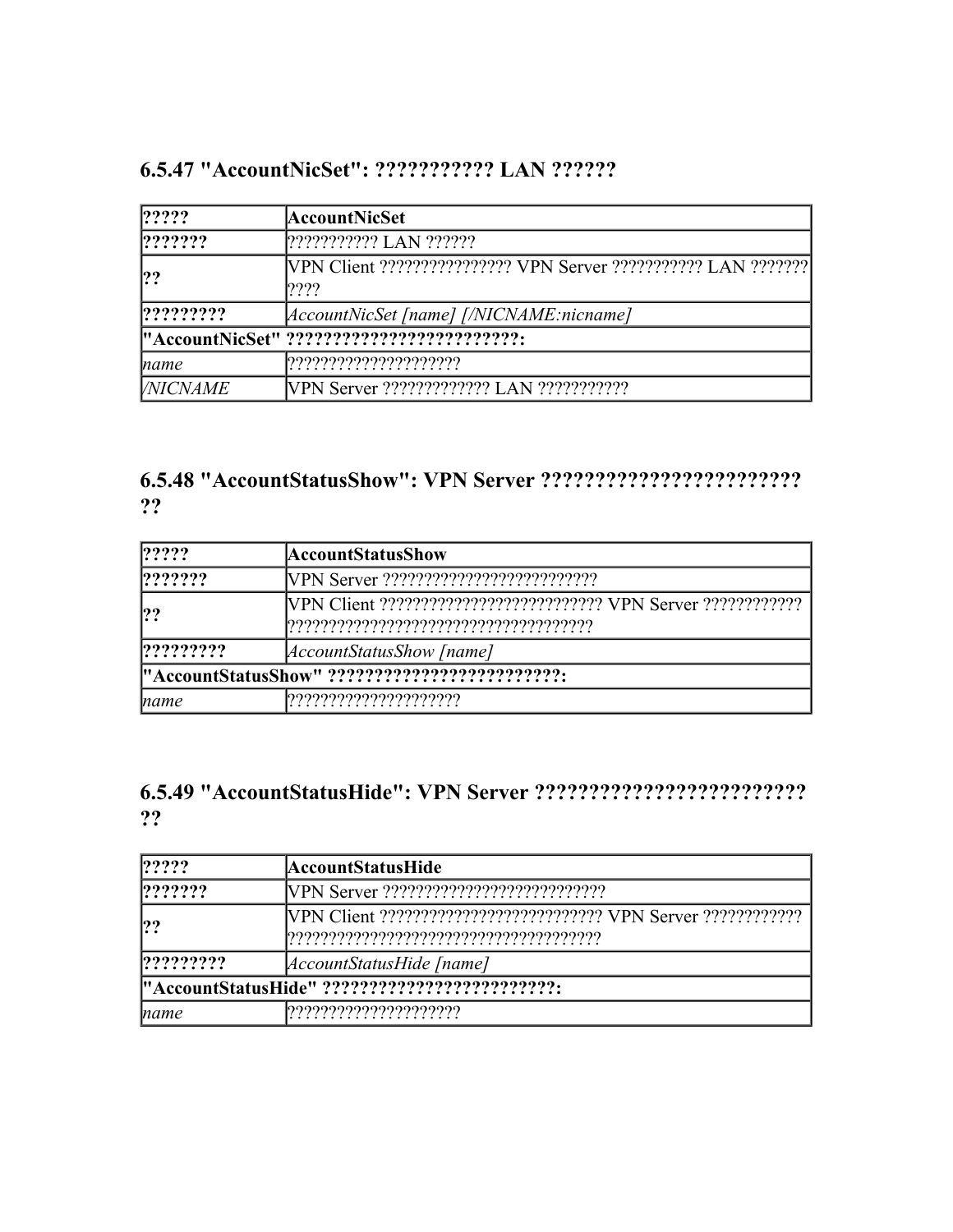| ? ? ? ?                 | AccountSecureCertSet                                                                            |
|-------------------------|-------------------------------------------------------------------------------------------------|
| ? ? ? ? ? ?             |                                                                                                 |
| ??                      | ?????????????                                                                                   |
| ? ? ? ? ? ? ? ?         | [AccountSecureCertSet [name] [/CERTNAME:cert]<br>[/KEYNAME:key]                                 |
|                         | "AccountSecureCertSet" ??????????????????????????                                               |
| name                    |                                                                                                 |
| <i><b>VCERTNAME</b></i> |                                                                                                 |
| <i>VKEYNAME</i>         | ????????????????????????????????????//CERTNAME ??????????????????????????????????<br>?????????? |

# 

| ? ? ? ?          | AccountRetrySet                              |
|------------------|----------------------------------------------|
| ? ? ? ? ? ?      |                                              |
|                  |                                              |
| !??              |                                              |
|                  | ????                                         |
|                  |                                              |
| ? ? ? ? ? ? ? ?  | AccountRetrySet [name] [/NUM:num retry]      |
|                  | [//INTERVAL:retry interval]                  |
|                  | "AccountRetrySet" ?????????????????????????? |
| name             |                                              |
| <b>NUM</b>       |                                              |
|                  | ??????                                       |
| <b>VINTERVAL</b> |                                              |

| ? ? ? ?        | <b>AccountStartupSet</b>        |
|----------------|---------------------------------|
| $ ??\, ??\, ?$ | ,,,,,,,,,,,,,,,,,,,,            |
| ??             |                                 |
| 122222222      | <i>AccountStartupSet [name]</i> |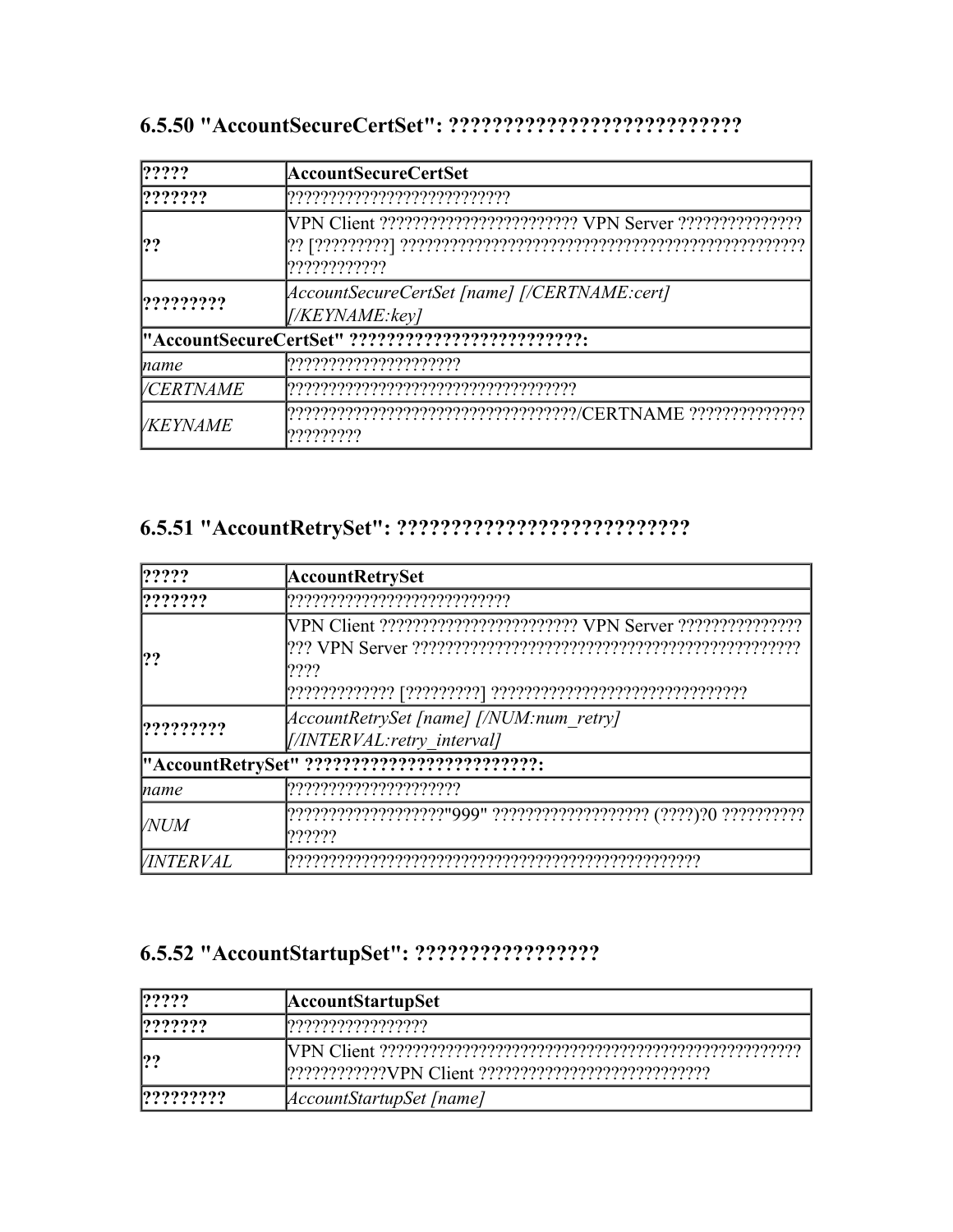| mame | <u>იიიიიიიიიიიიიიიი</u><br>. |
|------|------------------------------|

# **6.5.53 "AccountStartupRemove": ?????????????????**

| ? ? ? ?         | <b>AccountStartupRemove</b>                       |
|-----------------|---------------------------------------------------|
| ? ? ? ? ? ?     |                                                   |
| ?               | ,,,,,,,,,,,,,,,,,                                 |
| ? ? ? ? ? ? ? ? | [AccountStartupRemove [name]                      |
|                 | "AccountStartupRemove" ?????????????????????????? |
| name            |                                                   |

# **6.5.54 "AccountExport": ???????????**

| 1?????           | AccountExport                                                     |
|------------------|-------------------------------------------------------------------|
| ? ? ? ? ? ?      | ????????????                                                      |
|                  |                                                                   |
|                  |                                                                   |
|                  |                                                                   |
|                  | ???????????????UTF-8 ?????????????????????????????? .vpn ???????? |
|                  |                                                                   |
| ? ? ? ? ? ? ? ?  | AccountExport [name] [/SAVEPATH:savepath]                         |
|                  | "AccountExport" ??????????????????????????                        |
| <i>name</i>      |                                                                   |
| <i>VSAVEPATH</i> |                                                                   |

# **6.5.55 "AccountImport": ??????????**

| ? ? ? ?                                    | <b>AccountImport</b>        |
|--------------------------------------------|-----------------------------|
| ? ? ? ? ? ?                                | ?????????                   |
| ?                                          | 222                         |
| ? ? ? ? ? ? ? ?                            | <i>AccountImport [path]</i> |
| "AccountImport" ?????????????????????????? |                             |
| path                                       |                             |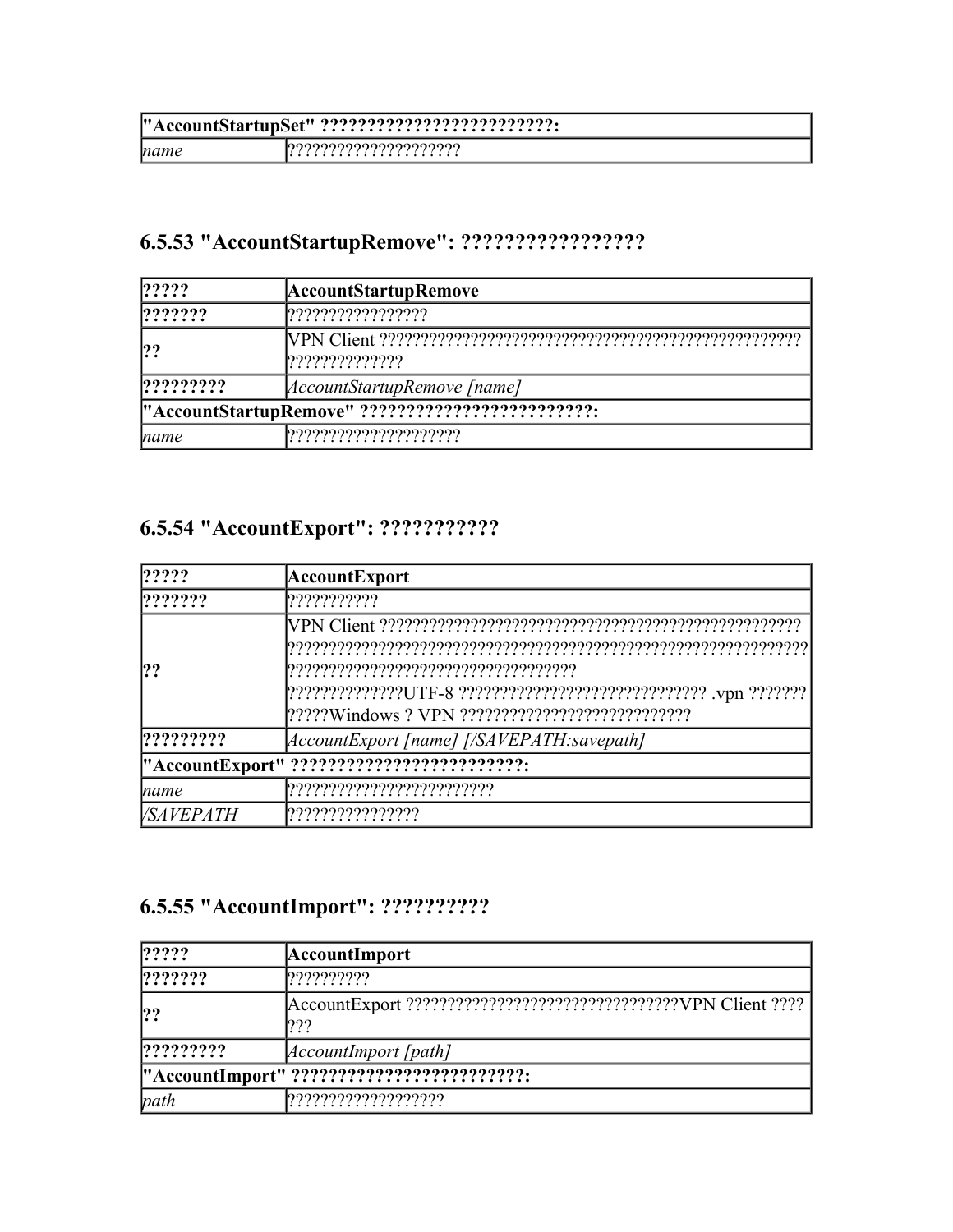| ? ? ? ?                                   | <b>RemoteEnable</b>              |
|-------------------------------------------|----------------------------------|
| ? ? ? ? ? ?                               |                                  |
|                                           |                                  |
| 22222222                                  | <i>RemoteEnable</i>              |
| "RemoteEnable" ?????????????????????????? |                                  |
|                                           | ????????????????????? 1 ???????? |

### 

| ? ? ? ?                                    | <b>RemoteDisable</b> |
|--------------------------------------------|----------------------|
| ? ? ? ? ? ?                                |                      |
| ??                                         |                      |
| 22222222                                   | <i>RemoteDisable</i> |
| "RemoteDisable" ?????????????????????????? |                      |
|                                            |                      |

| ?????           | KeepEnable                              |
|-----------------|-----------------------------------------|
| ? ? ? ? ? ?     | ???????????????????                     |
|                 |                                         |
| ? ? ? ? ? ? ? ? | [KeepEnable]                            |
|                 | "KeepEnable" ?????????????????????????? |
|                 |                                         |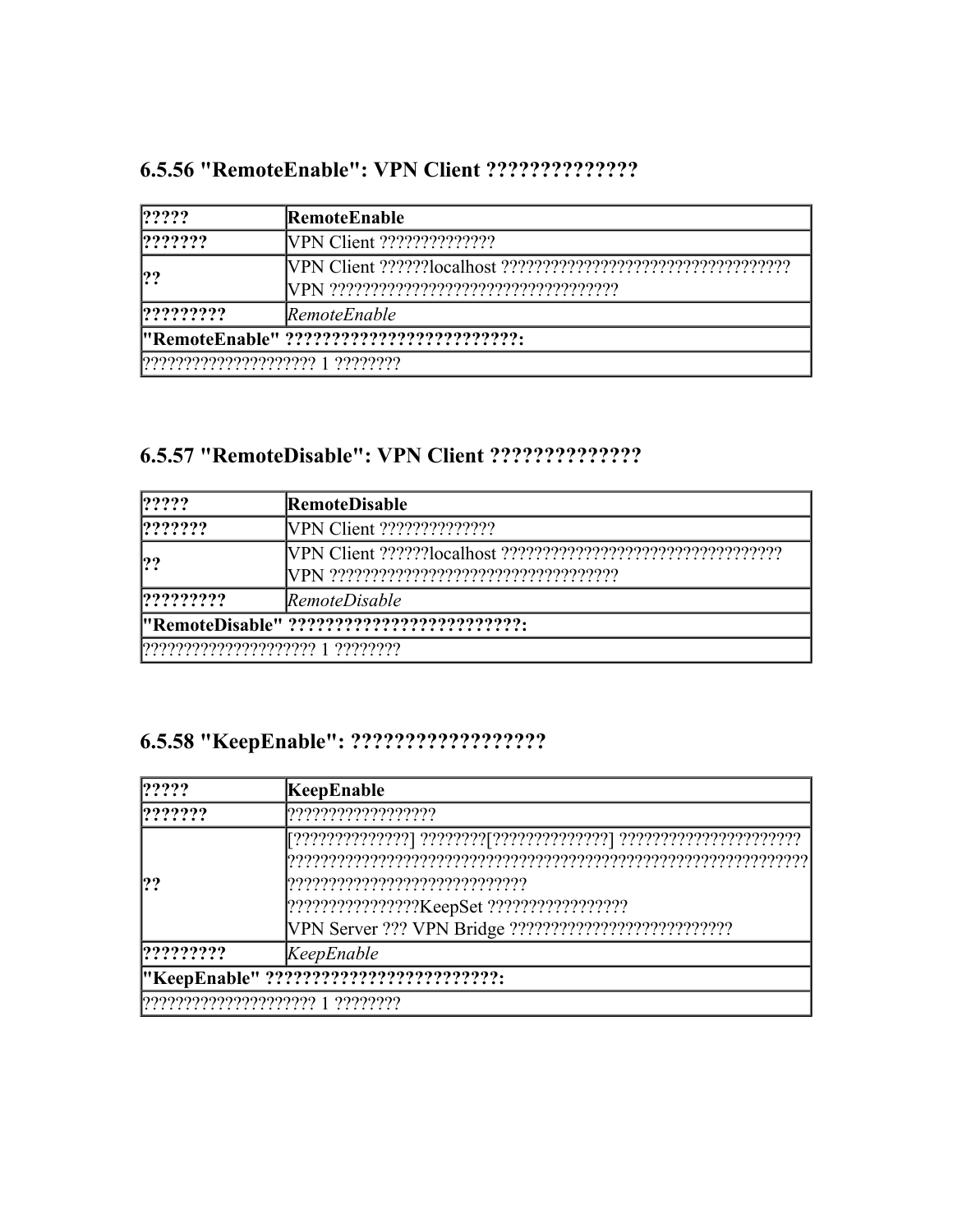| $ ??\rangle?$    | KeepDisable                              |
|------------------|------------------------------------------|
| ? ? ? ? ? ?      |                                          |
| ??               | ??????????????? ????????                 |
|                  |                                          |
| $ ?$ ??????????? | [Keep Disable]                           |
|                  | "KeepDisable" ?????????????????????????? |
|                  |                                          |

# 

| ? ? ? ?          | KeepSet                                                                           |
|------------------|-----------------------------------------------------------------------------------|
| ? ? ? ? ? ?      | ??????????????????                                                                |
|                  |                                                                                   |
|                  |                                                                                   |
|                  |                                                                                   |
| ??               |                                                                                   |
|                  | ???????????                                                                       |
|                  | [??????????????????KeepEnable ???????? KeepDisable ?????????????????????????????? |
|                  |                                                                                   |
|                  |                                                                                   |
| ?????????        | KeepSet [/HOST:host:port] [/PROTOCOL:tcp udp]                                     |
|                  | [//INTERVAL:interval]                                                             |
|                  | "KeepSet" ??????????????????????????                                              |
| <b>VHOST</b>     |                                                                                   |
| <i>VPROTOCOL</i> | $[top ?$ ?? udp ????????                                                          |
| <i>VINTERVAL</i> |                                                                                   |

| ? ? ? ?                              | <b>KeepGet</b> |
|--------------------------------------|----------------|
| ? ? ? ? ? ?                          |                |
| ??                                   |                |
| ? ? ? ? ? ? ? ?                      | [KeepGet]      |
| "KeepGet" ?????????????????????????? |                |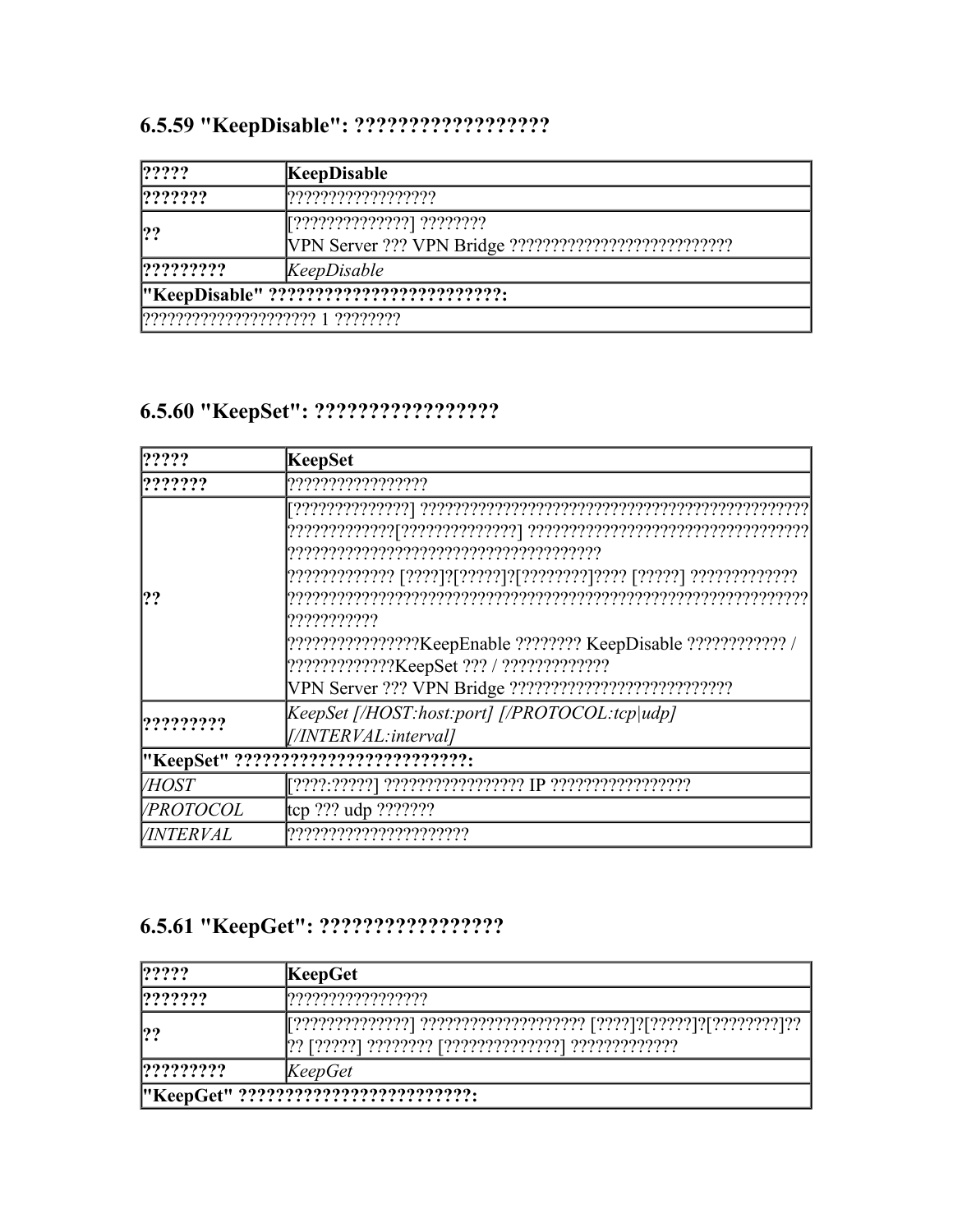7????????????????????? 1 ?????????

### 6.5.62 "MakeCert": ??? X.509 ??????????

| ?????                 | <b>MakeCert</b>                                                   |
|-----------------------|-------------------------------------------------------------------|
| ???????               | ??? X.509 ??????????                                              |
|                       |                                                                   |
|                       | ???????????????????????RSA 1024 bit ?????????                     |
|                       |                                                                   |
|                       |                                                                   |
|                       | ? (Base 64 ?????) ??????                                          |
|                       | ????????????? (CN)????? (O)????? (OU)?? (C)????? (ST)????? (L)??? |
|                       | ??????????????????????                                            |
| ??                    | ????????? X.509 ??????????????????? RSA 1024 bit ??? Base 64 ???  |
|                       | ???????????????????????                                           |
|                       |                                                                   |
|                       |                                                                   |
|                       |                                                                   |
|                       | VPN Server ? VPN Client ???????????????????????????? RSA ??????   |
|                       |                                                                   |
|                       | ????????????????????                                              |
|                       | MakeCert [/CN:cn] [/O:o] [/OU:ou] [/C:c] [/ST:st] [/L:l]          |
| ,,,,,,,,,             | [/SERIAL:serial] [/EXPIRES: expires] [/SIGNCERT: signcert]        |
|                       | [/SIGNKEY:signkey] [/SAVECERT:savecert] [/SAVEKEY:savekey]        |
|                       | "MakeCert" ??????????????????????????                             |
| <b>VCN</b>            | ?????????? (CN) ?????????none ?????????????                       |
| /0                    | ???????????? (O) ?????????none ?????????????                      |
| $\sqrt{OU}$           | ????????????? (OU) ?????????none ??????????????                   |
| $\overline{C}$        |                                                                   |
| $\sqrt{ST}$           | ???????????? (ST) ?????????none ?????????????                     |
| VL                    | ???????????? (L) ?????????none ?????????????                      |
| <i><b>VSERIAL</b></i> |                                                                   |
| <b>VEXPIRES</b>       |                                                                   |
|                       | 10950 ? (? 30 ?) ?????????                                        |
|                       |                                                                   |
| <b>SIGNCERT</b>       |                                                                   |
| /SIGNKEY              | /SIGNCERT ????????????????? (RSA, Base-64 ?????) ???????          |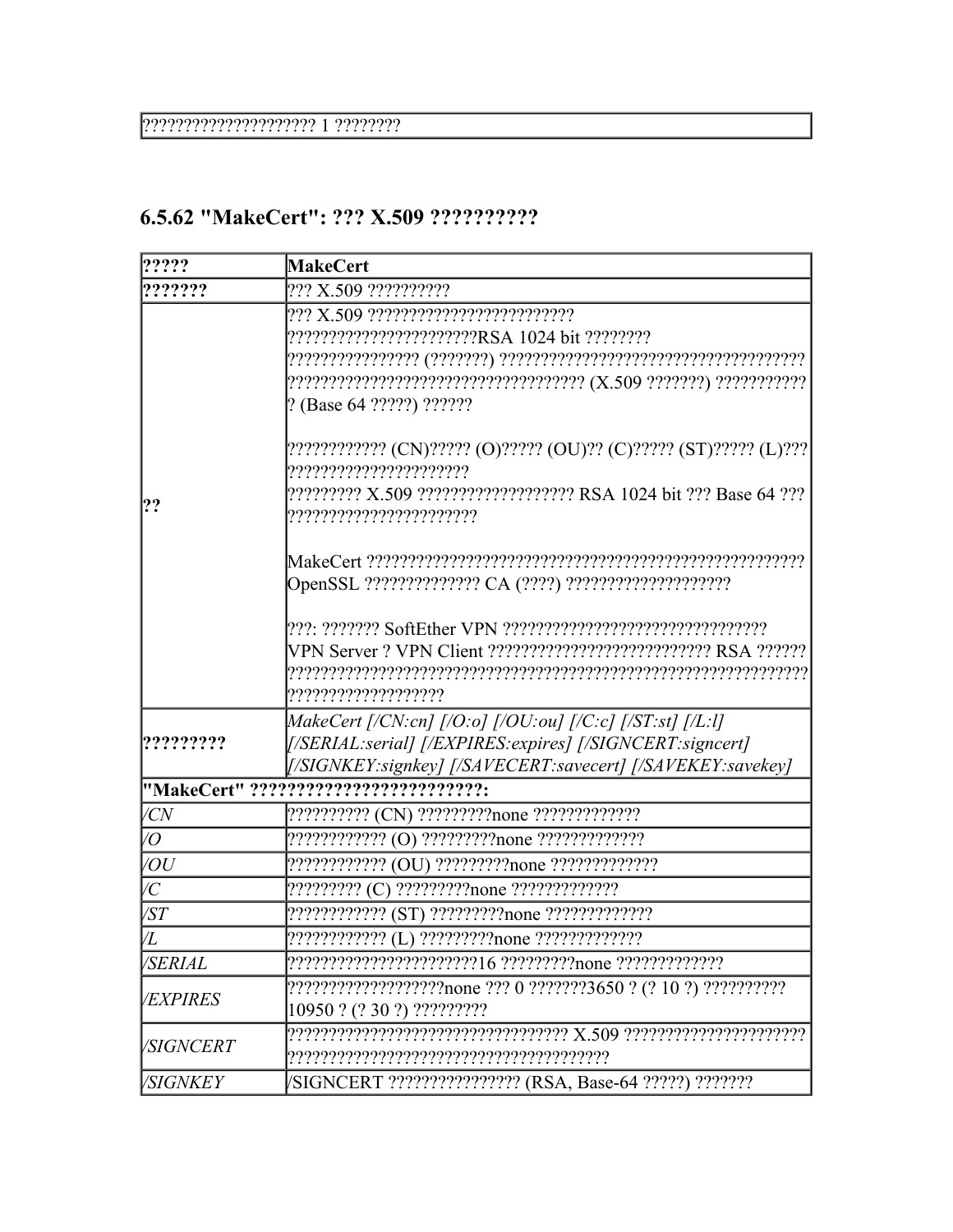| <i>VSAVECERT</i> | ????????????????????????????? RSA ??? 1024 bit ???????? X.509 ???  <br>l99999999999 |
|------------------|-------------------------------------------------------------------------------------|
| <i>VSAVEKEY</i>  | 1222222222222222222222222222222222222 RSA 222 1024 bit 222222222                    |

| ?????         | <b>TrafficClient</b>                                                                                      |
|---------------|-----------------------------------------------------------------------------------------------------------|
| ???????       | ???????????????????????                                                                                   |
|               |                                                                                                           |
|               |                                                                                                           |
|               |                                                                                                           |
|               | 77777777                                                                                                  |
|               | POPREPREPREPREPREPREPREPREPREPREPREPRE PREPREPREPREPREPRE                                                 |
|               |                                                                                                           |
|               |                                                                                                           |
|               |                                                                                                           |
|               |                                                                                                           |
| ??            |                                                                                                           |
|               |                                                                                                           |
|               | ????????? (bps) ????????????????????? Ethernet (IEEE802.3) ??                                             |
|               | MAC ?????????????? 1,500 Bytes (TCP ? MSS ? 1,460 Bytes) ?????                                            |
|               | 2222222227978 AW 22222222277777779 2022 MAC 222222222222222<br>?????                                      |
|               |                                                                                                           |
|               |                                                                                                           |
|               | ???????                                                                                                   |
|               | TrafficClient [host:port] [/NUMTCP:numtcp]                                                                |
|               | [/TYPE:download upload full] [/SPAN:span] [/DOUBLE:yes no]                                                |
|               | [/RAW:ves no]                                                                                             |
|               | "TrafficClient" ??????????????????????????                                                                |
| host:port     | ??????????????????? (TrafficServer) ??????????????? IP ???????????????<br>??????????????????9821 ???????? |
| <i>NUMTCP</i> | ??????                                                                                                    |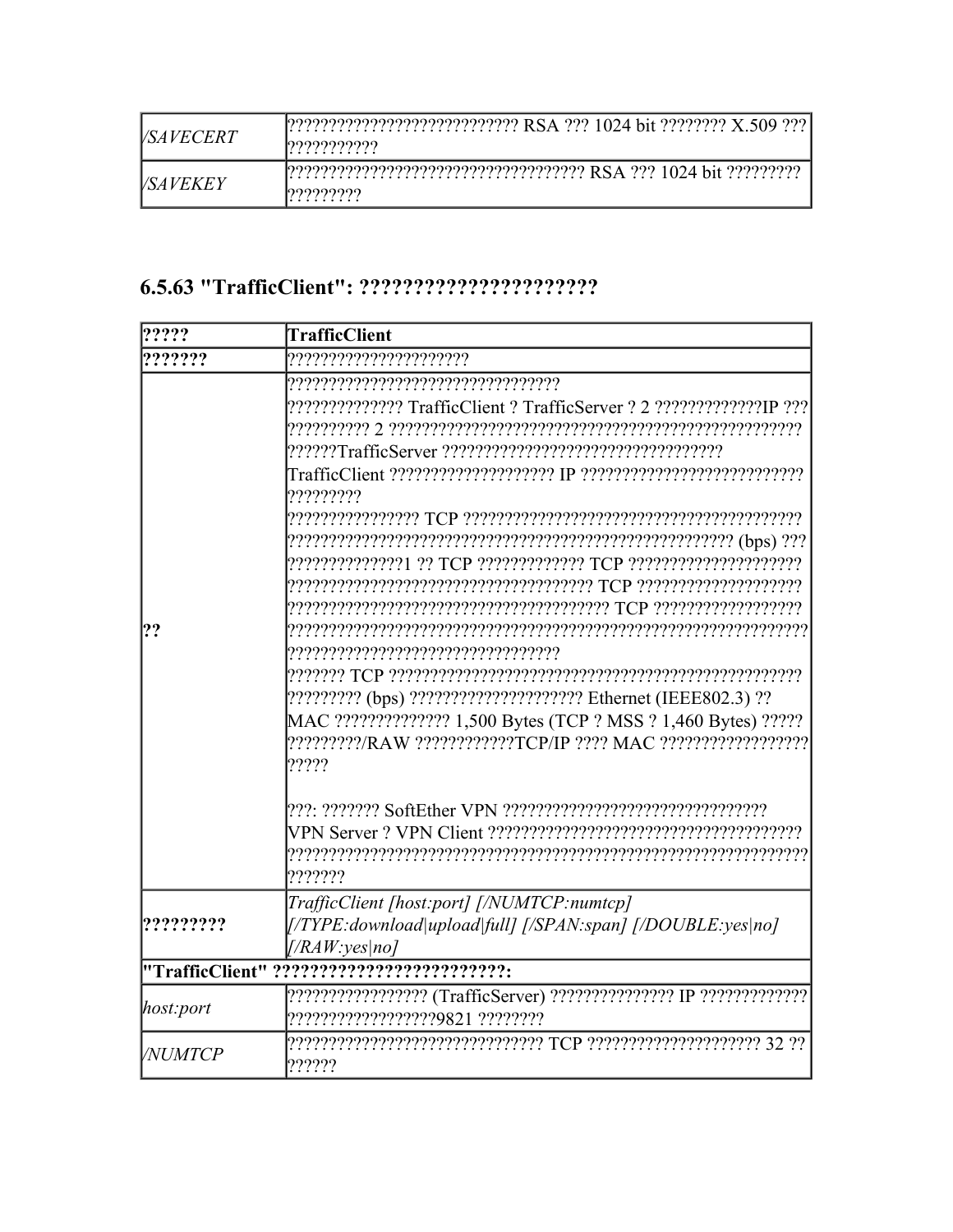| <b>VTYPE</b>   | [????????????????????????????????"download"?"upload"?"full" ??? 1 ?<br>[???????download ???????????????????????????????????upload ?????<br>[????NUMTCP ??? 2 ?????????????????? (???????? TCP ????????????? |
|----------------|-------------------------------------------------------------------------------------------------------------------------------------------------------------------------------------------------------------|
| <i>VSPAN</i>   | 77                                                                                                                                                                                                          |
| <b>VDOUBLE</b> |                                                                                                                                                                                                             |
| <b>VRAW</b>    | "yes" ???????TCP/IP ???? MAC ????????????????????????                                                                                                                                                       |

| ?????     | <b>TrafficServer</b>                                                                                                                                                                     |
|-----------|------------------------------------------------------------------------------------------------------------------------------------------------------------------------------------------|
| ???????   | ?????????????????????                                                                                                                                                                    |
| !??       | ,,,,,,,,,,,,,,,,,,,,,,,,,,,,,,,,,,<br>????????????????TrafficClient ? TrafficServer ? 2 ??????????????!P ??<br>222: 22222222 SoftEther VPN 2222222222222222222222222222222222<br>??????? |
| ????????? | TrafficServer [port]                                                                                                                                                                     |
|           | "TrafficServer" ??????????????????????????                                                                                                                                               |
| port      | ???????????????????                                                                                                                                                                      |

| ? ? ? ?     | <b>Check</b>                                                         |
|-------------|----------------------------------------------------------------------|
| ? ? ? ? ? ? |                                                                      |
| ??          | [?? vpncmd ??????????????????SoftEther VPN Server / Bridge ????????? |
|             |                                                                      |